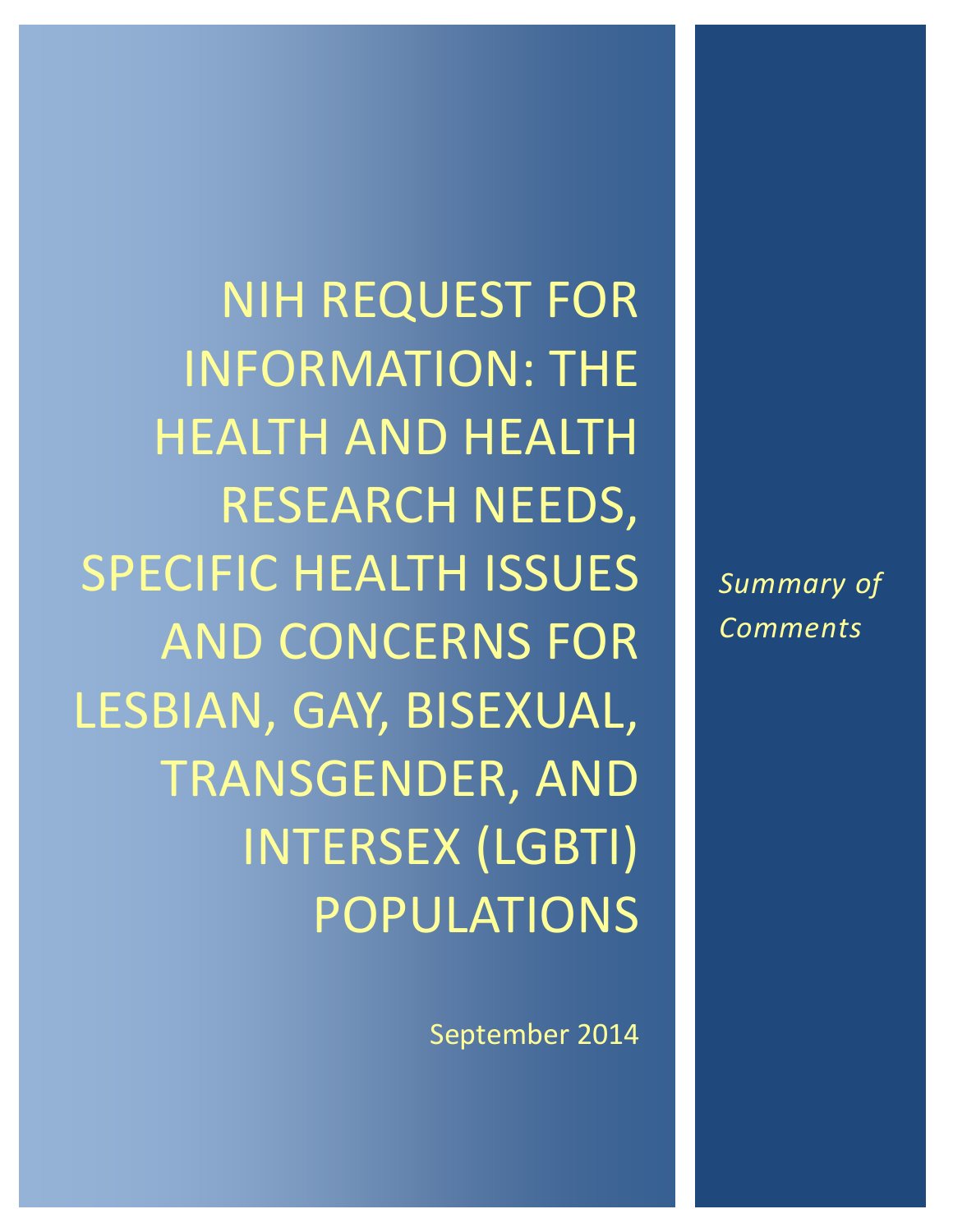# **Table of Contents**

| $\begin{minipage}[c]{0.5\textwidth} \centering \begin{tabular}{ c c c c c } \hline \textbf{Training} & \textbf{3.00016} & \textbf{4.00016} & \textbf{5.00016} & \textbf{6.00016} & \textbf{6.00016} & \textbf{6.00016} & \textbf{6.00016} & \textbf{6.00016} & \textbf{6.00016} & \textbf{6.00016} & \textbf{6.00016} & \textbf{6.00016} & \textbf{6.00016} & \textbf{$ |
|-------------------------------------------------------------------------------------------------------------------------------------------------------------------------------------------------------------------------------------------------------------------------------------------------------------------------------------------------------------------------|
|                                                                                                                                                                                                                                                                                                                                                                         |
|                                                                                                                                                                                                                                                                                                                                                                         |
|                                                                                                                                                                                                                                                                                                                                                                         |
|                                                                                                                                                                                                                                                                                                                                                                         |
|                                                                                                                                                                                                                                                                                                                                                                         |
|                                                                                                                                                                                                                                                                                                                                                                         |
|                                                                                                                                                                                                                                                                                                                                                                         |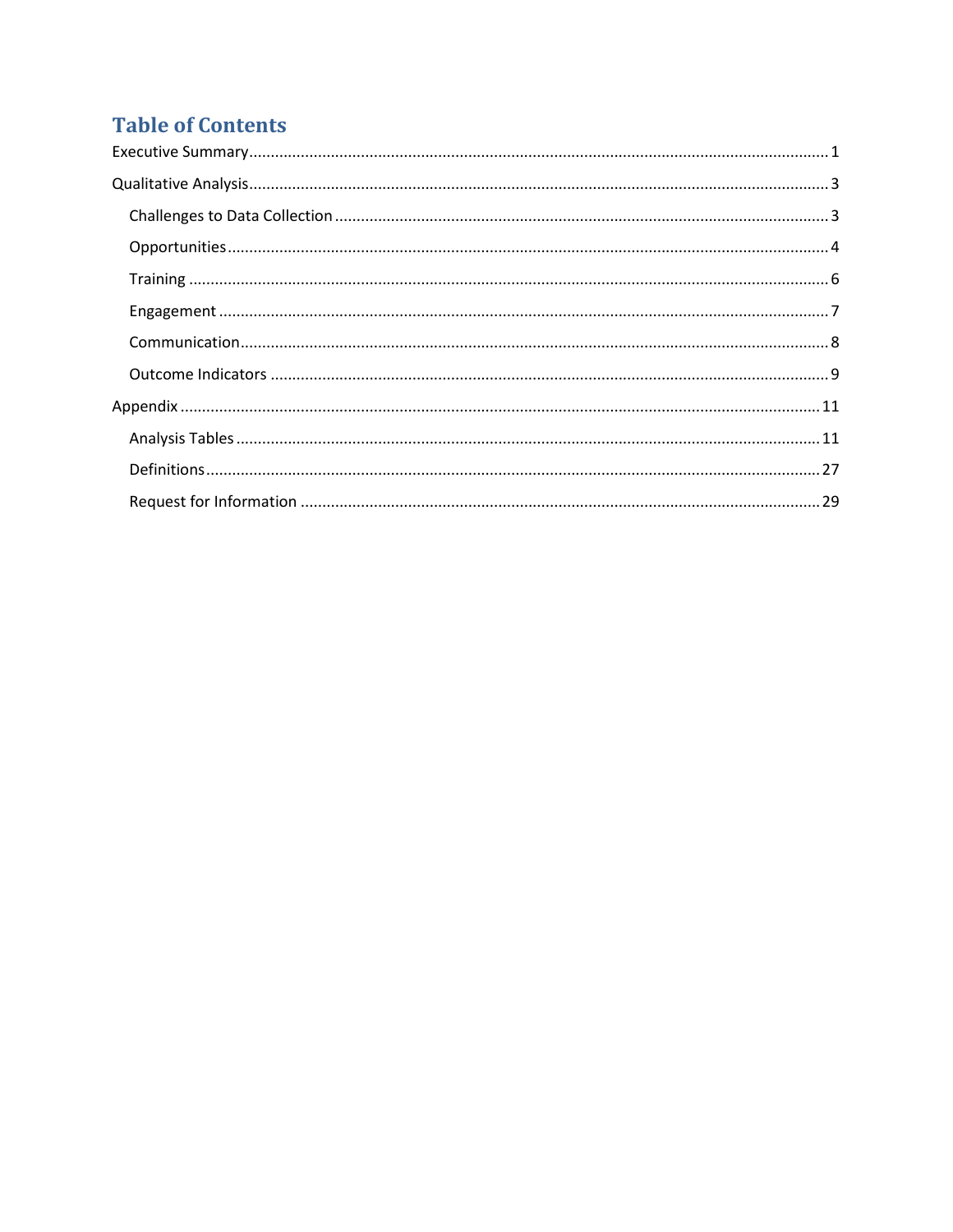# <span id="page-2-0"></span>**Executive Summary**

 $\overline{a}$ 

 In 2009, the National Institutes of Health (NIH) commissioned the Institute of Medicine (IOM) to assess the state of the science on the health status of Lesbian, Gay, Bisexual, and Transgender (LGBT) populations, identify research gaps and opportunities related to LGBT health, and outline a research agenda that will assist NIH in enhancing its research efforts in this area. In March 2011, the IOM issued *[Building a Foundation for Better Understanding](http://www.iom.edu/Reports/2011/The-Health-of-Lesbian-Gay-Bisexual-and-Transgender-People.aspx)*. In that same year, NIH leadership established the NIH its report of this NIH commissioned study, *[The Health of Lesbian, Gay, Bisexual, and Transgender People:](http://www.iom.edu/Reports/2011/The-Health-of-Lesbian-Gay-Bisexual-and-Transgender-People.aspx)*  LGBT Research Coordinating Committee, which consisted of representatives nominated by 21 Institutes, Centers, and Offices (ICOs).

 The Committee conducted an analysis of the ongoing NIH research portfolio in LGBT health as a starting point for considering the IOM recommendations. By mapping the portfolio to the IOM released its report and analysis "Consideration of the Institute of Medicine (IOM) Report on the Health recommendations, the Committee identified gaps and opportunities at the NIH. The Committee [of Lesbian, Gay, Bisexual, and Transgender \(LGBT\) Individuals"](http://report.nih.gov/UploadDocs/LGBT%20Health%20Report_FINAL_2013-01-03-508%20compliant.pdf) in January 2013.

 To continue to address this array of health issues and research opportunities, the Committee was reconstituted under the leadership of the *Eunice Kennedy Shriver* National Institute of Child Health and Human Development (NICHD) and the National Institute on Minority Health and Health Disparities Department of Health and Human Services (HHS) agencies. The NIH SGM RCC is an important forum for (NIMHD). The Sexual and Gender Minority (SGM) Research Coordinating Committee (RCC) serves as a trans-NIH committee to facilitate and coordinate collaborations and other activities related to sexual and gender minority health, including lesbian, gay, bisexual, transgender, and intersex/differences or disorders of sex development  $(I/DSD)^1$  $(I/DSD)^1$  (LGBTI) populations, across the NIH ICOs as well as with other discussing the diverse health issues for these communities and serves as a catalyst for developing additional research and training initiatives to ensure that SGM health needs continue to be identified, addressed, and incorporated in our research and training initiatives, funding opportunities, and programs.

 As part of its efforts to advance health research for these populations, NIH solicited input from the public through a Request for Information (RFI) to inform the development of an NIH Research Strategic Plan specific to sexual and gender minority health. For the purposes of this RFI, the term "LGBTI" was Intersex (LGBTI) Populations" [\(NOT-OD-13-076\)](http://grants.nih.gov/grants/guide/notice-files/NOT-OD-13-076.html). In this report, the terms "LGBTI" and "SGM" will be used to refer to all sexual and gender minority populations. This report provides a summary of the comments received in response to the RFI: "Inviting Comments and Suggestions on the Health and Health Research Needs, Specific Health Issues and Concerns for Lesbian, Gay, Bisexual, Transgender, and used interchangeably.

<span id="page-2-1"></span> additional support from the NIH Office of Research on Rare Disorders. A summary of responses to this RFI may be  $1$  A separate RFI, published in 2013, solicited public suggestions for agenda items for a 2014 scientific workshop on differences/disorders of sex development (DSD, sometimes referred to as intersex), sponsored by NICHD, with accessed at [http://www.nichd.nih.gov/about/meetings/2014/Pages/032714.aspx.](http://www.nichd.nih.gov/about/meetings/2014/Pages/032714.aspx)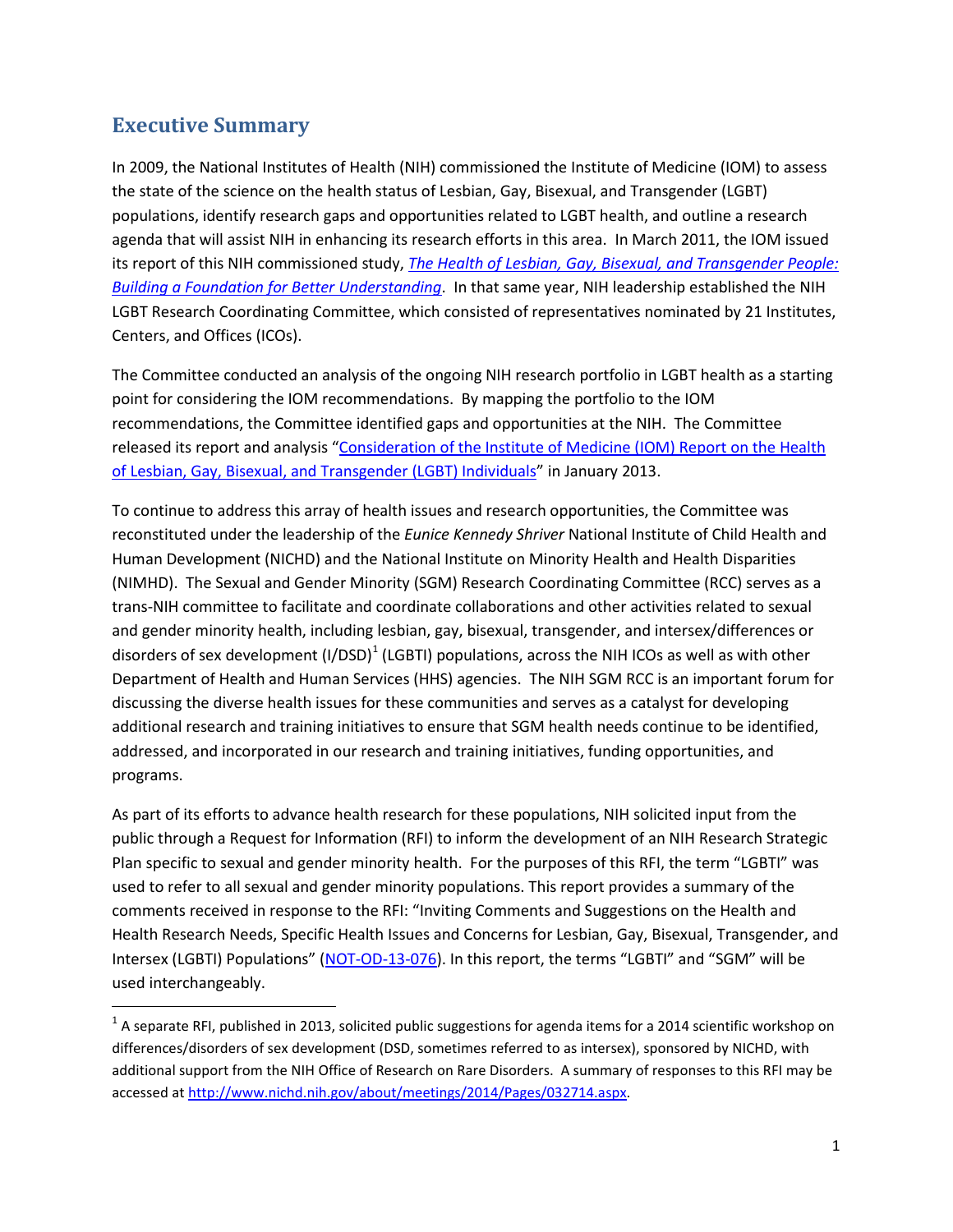The RFI requested input on six issues:

- 1. Methodological or other challenges to data collection and analysis for small and/or heterogeneous LGBTI populations
- 2. Opportunities to expand the knowledge base of LGBTI health (including those identified in the portfolio analysis referenced above), existing data collection efforts, and other resources and scientific advances on which further research could be built
- 3. Training in LGBTI health research and enhancing the cultural competency of researchers and individuals working with LGBTI persons in clinical settings, specifically how NIH can collaborate with other federal agencies to develop programs for enhancing cultural competency
- 4. Effective ways to engage with the LGBTI health research and advocacy communities, which include the broad range of populations that may be encompassed by the term LGBTI
- 5. Effective ways to enhance communication between the NIH and the LGBTI research community to enhance practical understanding of the NIH mission, as well as the NIH funding and review processes, and encourage individuals engaged in research and/or training in LGBTI health to compete for funding through various NIH mechanisms
- 6. Outcome Indicators Potential measures that NIH could use to indicate whether the proposed activities addressed the challenges or opportunities successfully.

 NIH staff analyzed the 140 responses that were submitted by both individuals and organizations. In the case of an organizational response, often multiple people signed or otherwise endorsed the questions. Overwhelmingly, the responses were aligned well with the recommendations from the IOM report, as well as input that NIH has received from previous solicitations from and interactions with the organizational response; however, the narrative statement was counted as one response. Sometimes general narrative statements were submitted rather than specific responses to the individual RFI community.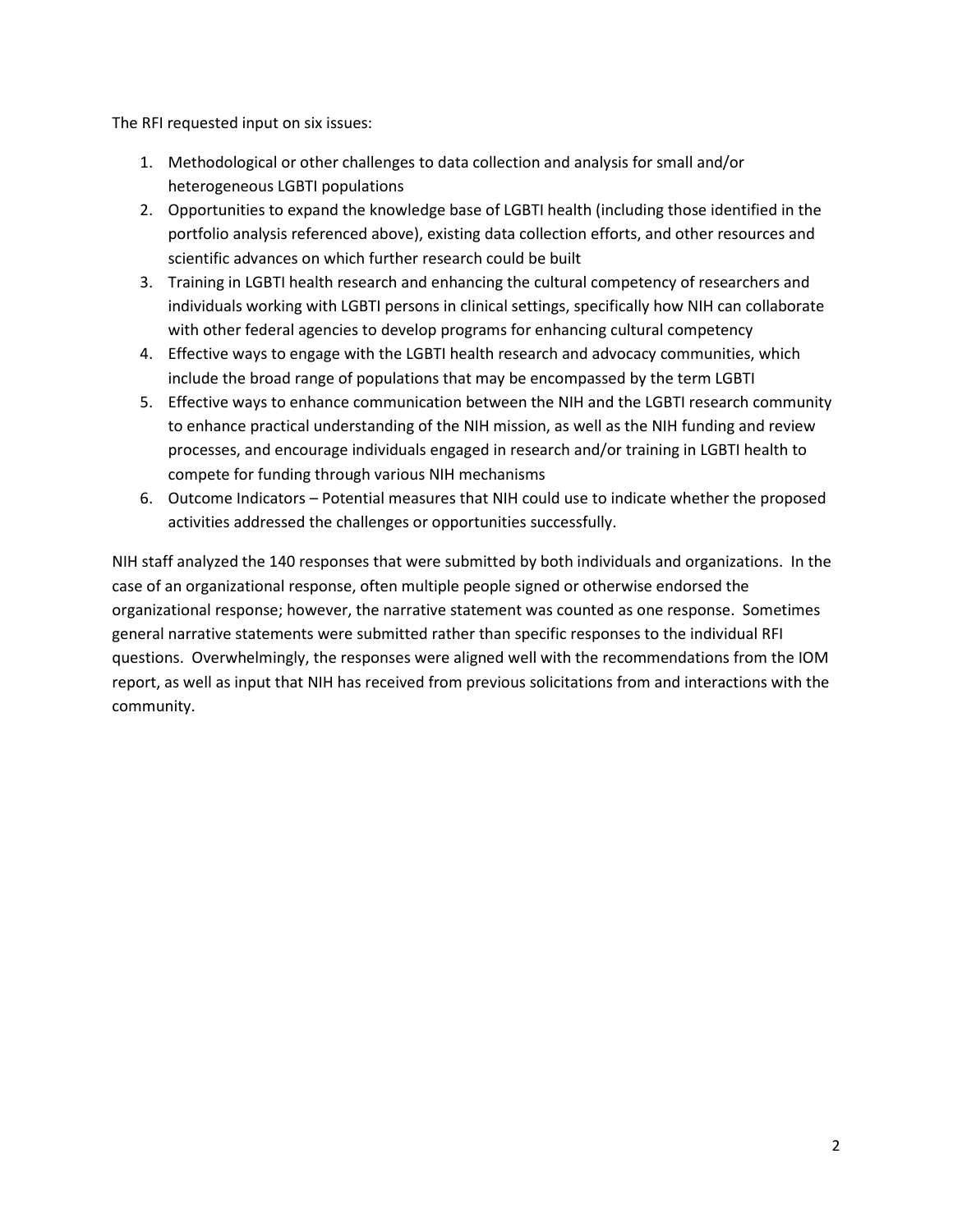# <span id="page-4-0"></span>**Qualitative Analysis**

# <span id="page-4-1"></span>**Challenges to Data Collection**

## **Responses**

 collection and analysis for small and/or heterogeneous LGBTI populations. Respondents included individuals (27 responses). 115 responses were submitted on the topic of identifying methodological or other challenges to data academic institutions (31 responses), non-profits/advocacy groups (44 responses), and private

individuals (27 responses).<br>Overall, methodological challenges to data collection exist. Some solutions were proposed, including the addition of questions about sexual orientation/gender identity to all national-level surveys. LGBTI individuals may mistrust the research community, adding a further layer of complication to such efforts.

## **Summary**

## *Barriers to Participation in Research*

 collection of LGBTI biomedical research data. One major challenge raised was the population of influences, such as bias, discrimination, politics, and tradition, was cited as a major reason for LGBTI individuals not being well represented in credible research protocols. Further, specific barriers to individuals in rural areas (who may be unconnected with any resources through which they can be in a study during regular clinic hours or who may lack Internet access needed to participate in an on-line Respondents identified several barriers to participation in research studies and, therefore, adequate epidemiologic studies, including the burden of properly performing these studies. The impact of outside engaging LGBTI communities of color (due to perceptions of racism, discrimination, and exploitation), identified), and the economically distressed (who may have work schedules that preclude participation survey) were identified. Because of such factors, there is often a lack of contact with and trust in the medical and research communities, respondents suggested that confidentiality concerns were another obstacle to LGBTI participation in biomedical research.

#### *Validated Measures*

 suggest large differences among sub-groups. Further methodological research is needed to determine respondent driven samples, etc.). Absent this type of data, LGBTI focused grant proposals may be It was suggested that validated measures for sampling the LGBTI population and sub-populations were needed. In particular, sub-population analyses are critical, as existing data from community samples the benefits and drawbacks of various sampling methods (e.g., convenience samples, snowball samples, disadvantaged relative to studies of other populations, where validated sampling methods are established.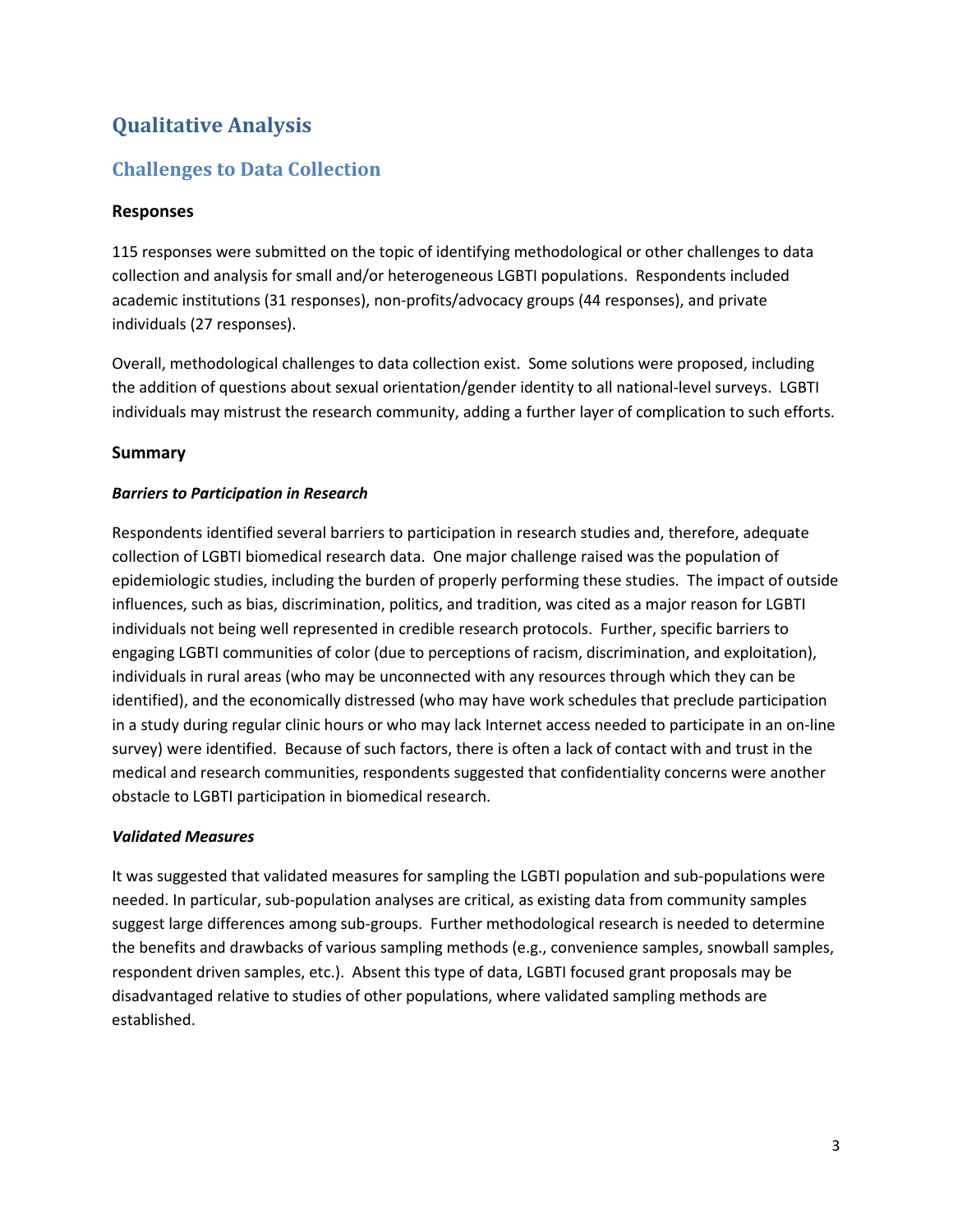#### *Data and Terminology Standardization*

for guidance. Respondents emphasized the need for standardized terminology and definitions, as surveys often fail to accurately assess participants' sexuality and gender identity; this is particularly true for trans<sup>\*2</sup> respondents, who are often a "hidden population" that seek anonymous outlets, such as the Internet,

 physically attracted irrespective of identity and behavior). Thus far, the majority of data collection instruments focus on identity, which has been helpful in identifying and clarifying LGBTI & Intersex/Disorders of Sex Development (I/DSD)-affected health disparities. However, research has that make the distinction between identity and behavior. Respondents suggested that surveillance also endorsed NIH support of collaboration among various data sources to standardize and harmonize data to facilitate research, and emphasized the need for registries and databases. The Center of Excellence for Transgender Health recently released [guidelines](http://transhealth.ucsf.edu/trans?page=lib-data-collection) for collecting data on trans\* individuals A number of respondents discussed the need for standardized data collection instruments that encompass the diversity of identity (e.g., a self-identified label of lesbian, gay, trans\*, etc.), behavior (e.g., men who have sex with men [MSM]), and attraction (e.g., to whom one is emotionally and/or shown differences in high-risk sexual practices and mental health between gay- or bisexually-identified MSM and heterosexually-identified MSM. This demonstrates the need for data collection instruments instruments should use the cognitively tested National Center for Health Statistics (NCHS) measure for sexual identity in conjunction with one of the recommended cognitively tested measures in the current paper by the Williams Institute Gender Identity in US Surveillance [\(GenIUSS\)](http://williamsinstitute.law.ucla.edu/research/census-lgbt-demographics-studies/geniuss-group-overview-feb-2013/) expert panel. Respondents and may serve as a useful resource.

# <span id="page-5-0"></span> **Opportunities**

#### **Responses**

 $\overline{\phantom{a}}$ 

 There were 109 comments responsive to the topic of identifying opportunities to expand the knowledge base of LGBTI health, including existing data collection efforts and other resources and scientific advances on which further research could be built. Thirty (30) academic institutions, 41 nonprofits/advocacy groups, and 25 private individuals provided responses.

 A broad range of research was recommended. Long-term effects of hormone use among trans\* and health, and certain aspects of physical health, including tobacco and other substance abuse, obesity, and I/DSD populations was a major theme. Other prominent themes included life-course studies, mental cancer. In general, individual responses tended to be from self-identified transpeople writing about trans\* issues.

<span id="page-5-1"></span> $2$  Refers to a diverse group of individuals who cross or transgress culturally defined categories of gender; see Definitions in Appendix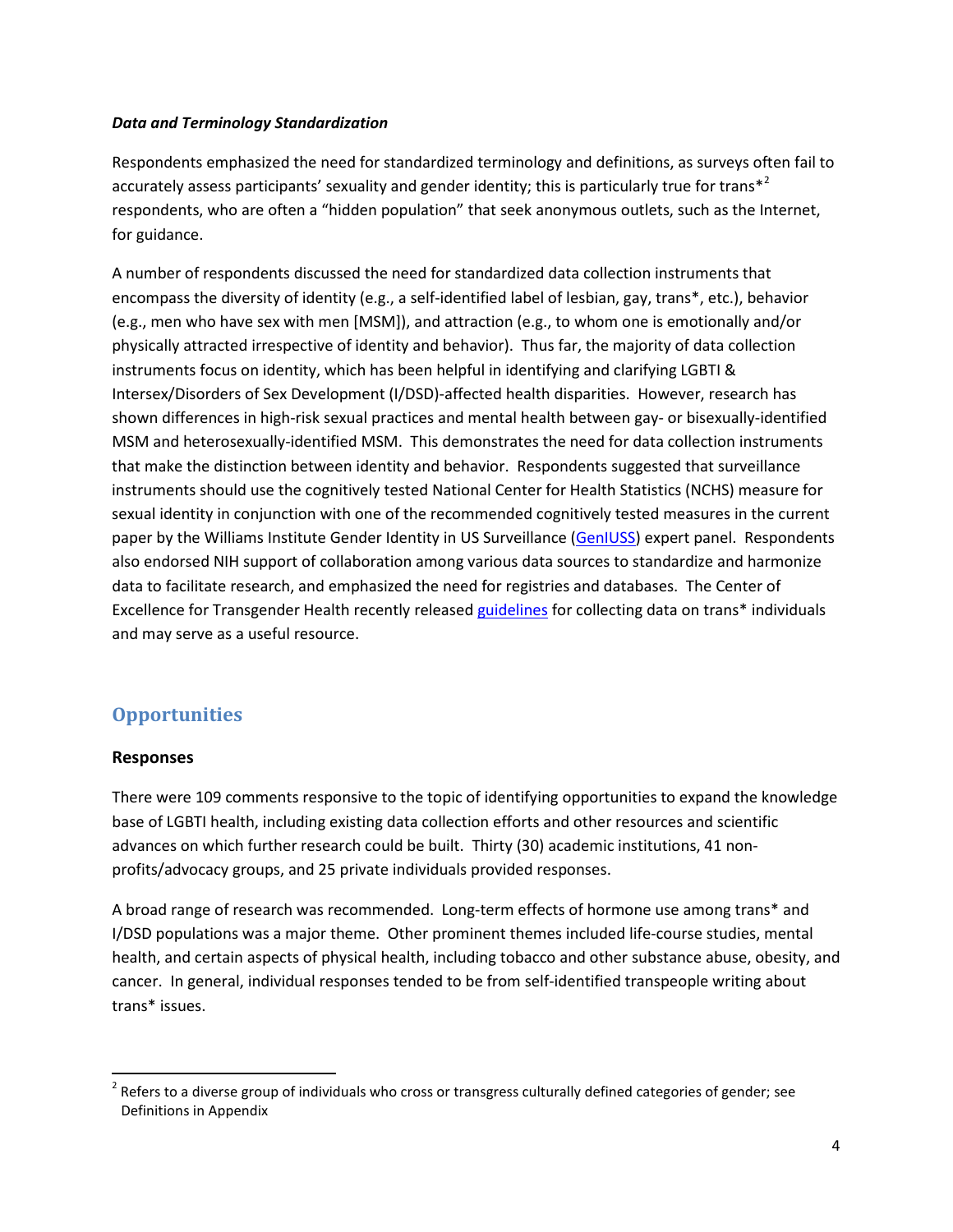## **Summary**

 (CBPR) approach, which is an avenue that could increase access to the LGBTI communities. Members could be engaged throughout the process, which may help to build trust and insure appropriate use of data. This may be particularly useful in reaching trans\* communities and LGBTI communities of color as To address this question, several respondents proposed using a community-based participatory research well.

National conferences, meetings, and workshops could provide an excellent opportunity to network, develop interdisciplinary collaborations, and promote research engagement.

## *Potential Federal Partners*

 endorsed. Moreover, facilitating the process by which data elements are added to these registries may alleviate added burden. A wide range of potential partners that may provide opportunities for collaboration were suggested, including other federal agencies. Furthering the addition of LGBTI data to existing national registries (NIAAA, SAMHSA, NCHS, CDC) and creating a coherent point of access to these multiple registries was

 competent, standards for data collection, and generate innovate research questions. Additional opportunities to develop formal collaborations with other HHS [e.g., Substance Abuse and Mental Health Services Administration (SAMSHA), Centers for Disease Control and Prevention (CDC), Health Resources and Services Administration (HRSA), and Agency for Health Research and Quality (AHRQ)] and non-HHS [e.g., National Endowment for the Humanities, Indian Health Services (IHS), and Veteran's Affairs (VA)] agencies in the areas of cultural competency and LGBTI training program development were mentioned. These collaborations may also establish new, effective, culturally

## *Potential Non-Federal Partners*

 around I/DSD, and respondents encouraged NIH to work with these organizations to build upon these Several other non-federal, professional organizations [e.g., American Psychological Association (APA), The American Counseling Association (ACA), The Endocrine Society (ES), and the International Consensus Conference on Intersex (ICCI)] have made initial efforts to increase cultural competency efforts. Respondents also emphasized the need for collaboration with advocacy and patient organizations whose primary focus is LGBTI health issues (e.g., Gay and Lesbian Medical Association, National Coalition for LGBT Health, and the Accord Alliance).

The establishment of cooperative education and internships were suggested as an important way to strengthen ties between higher education and local LGBTI clinics and community centers.

 Promising international research projects on I/DSD populations may include opportunities for growth and collaboration. Such partnerships were suggested to be seized as a means to improve generalizability of research findings through inclusion of representative samples from across the globe.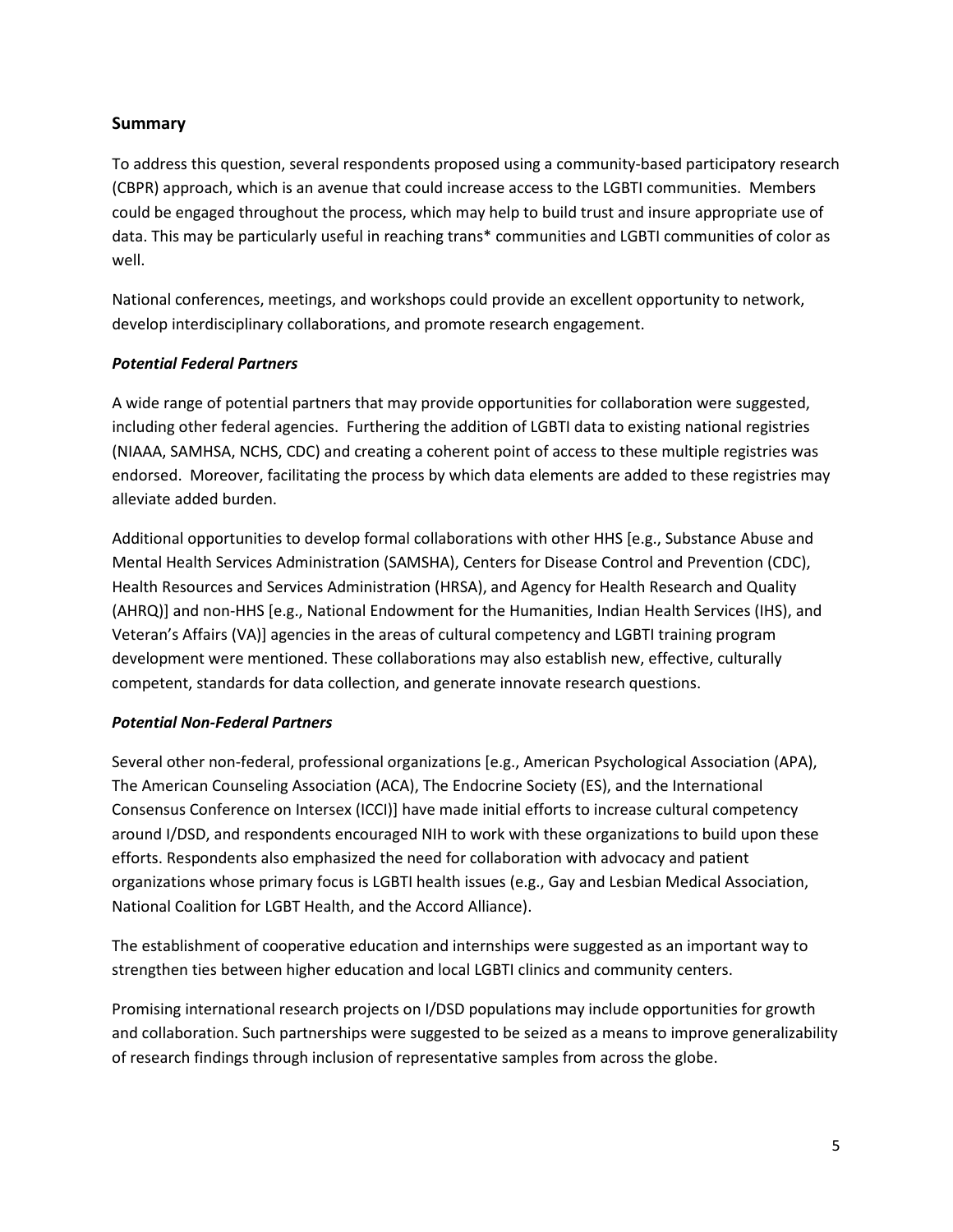# <span id="page-7-0"></span>**Training**

# **Responses**

 One hundred (100) responses were submitted on the topic of ascertaining information on training in with LGBTI persons in clinical settings – specifically how NIH can collaborate with other federal agencies LGBTI health research and enhancing the cultural competency of researchers and individuals working to develop programs for enhancing cultural competency. Respondents included academic institutions (24 responses), non-profit/advocacy groups (32 responses), and private individuals (24 responses).

 Respondents interpreted this question in different ways, with some – mostly academic institutions – lacking), and individuals and advocacy groups calling for greater awareness of LGBTI issues within the discussing the need for cultural competency within the review context (primarily, where it appears to be clinical setting. Specific recommendations for physicians (e.g., "use the correct pronoun") were offered.

## **Summary**

 for NIH collaboration with other federal agencies to develop training. Often the responses served to confirm the importance of the topic raised or to validate the topic by personal experiences. content or curriculum of training, and suggested specific training models. Specifically, two different kinds of training were addressed: training for NIH researchers and potential NIH researchers about referred to as cultural competency. Most of the comments addressed the latter form of training. This question was treated broadly by the respondents, and comments went beyond recommendations Respondents identified specific groups of people who needed training, made suggestions about the conducting SGM health research and more general training about SGM health for multiple groups, Respondents also addressed the narrow question of potential partners to NIH, including federal and other agencies and groups, who could both develop and deliver training.

## *Target Audiences*

 $\overline{a}$ 

 There was an emphasis on the need for training of health care providers, including medical students, populations, with an emphasis on trans\* populations, was endorsed. Respondents also recommended that provide support for the various health disciplines. physicians, nurses, psychologists, and others<sup>[3](#page-7-1)</sup>. The need for provider training regarding multiple LGBTI training for NIH funded researchers and trainees through collaboration with professional associations

## *Training Programs, Collaboration, and Curriculum*

In regard to curriculum for cultural competency training, responses were numerous. Suggestions regarding the terms used to identify training programs (cultural competency versus cultural humility versus cultural awareness), as well as training in appropriate nomenclature for LGBTI populations and

<span id="page-7-1"></span> refer to the recently published AAMC publication entitled, *[Curricular and Institutional Climate Changes to](http://offers.aamc.org/lgbt-dsd-health)*   $3$  Clinical training curricula are not generally within the scope of the NIH mission. For more information, please *[Improve Health Care for Individuals Who Are LGBT, Gender Noncomforming or Born with a DSD](http://offers.aamc.org/lgbt-dsd-health)*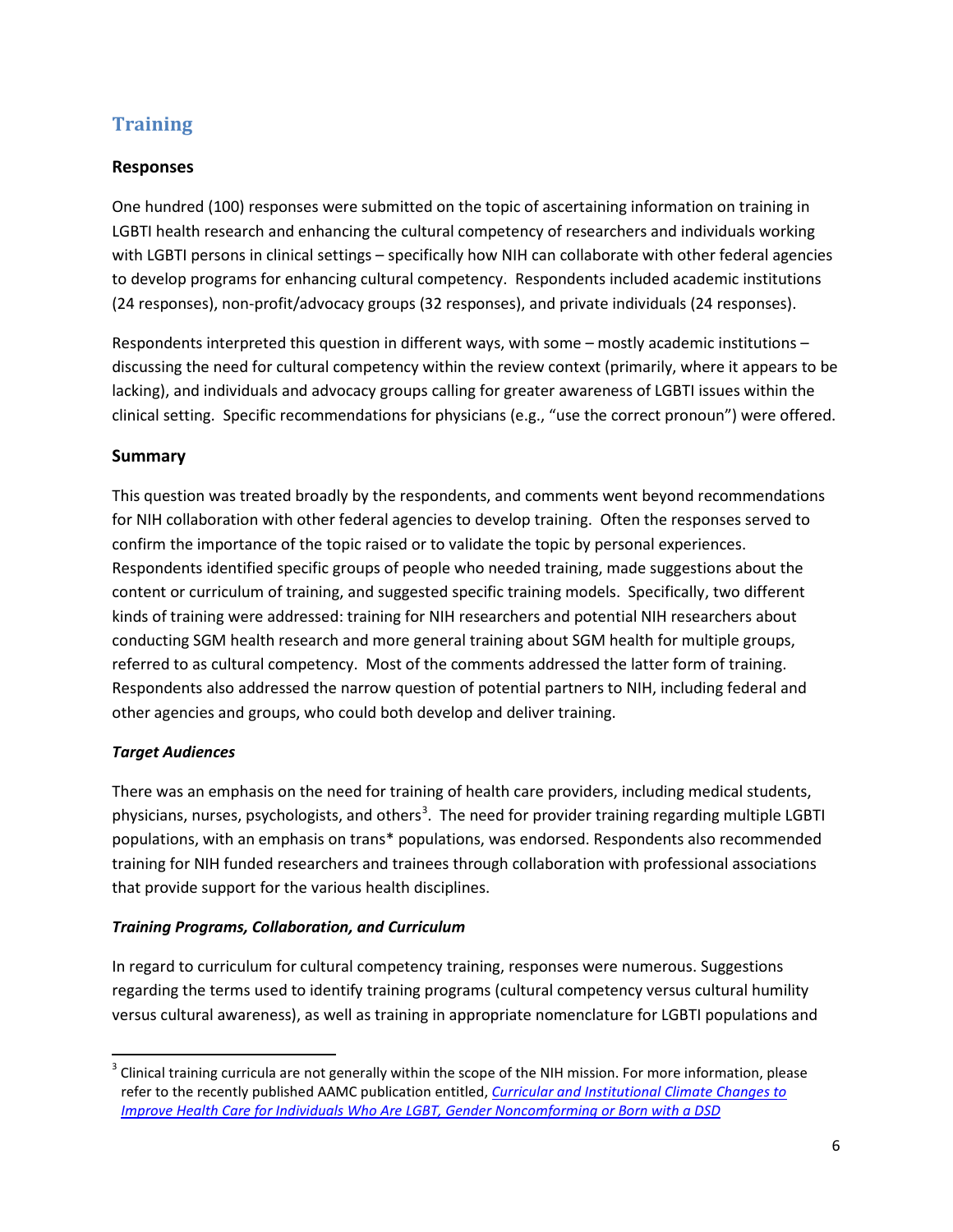issues were made. A wide range of curriculum topics was also put forward, including standards of care, families. Training programs from the following federal agencies were mentioned: Substance Abuse and HHS, and Administration for Children and Families (ACF). Boston University, the University of Central Florida, and the Fenway Summer Institute were mentioned as having model training programs. specific medical and behavioral conditions, societal issues, and provider interactions with patients and Mental Health Services Administration (SAMHSA), Health Resources and Services Administration (HRSA),

from organizations serving LGBTI populations in development and delivery. Some of the agencies that were reported to have good training models (above) were also recommended as partners to develop and deliver training. Many other organizations were mentioned. A major addition in regard to partners was the need to include persons from LGBTI populations and persons

Finally, multiple respondents endorsed the need for evaluation of cultural competency training in regard to content, delivery, and outcomes.

## *NIH Mechanisms for Training*

 terminology and definitions, the development of LGBTI leadership within NIH, and the creation of an Respondents endorsed multiple NIH mechanisms that could support LGBTI research, including set-aside or other mechanisms for researchers addressing LGBTI health topics, mentoring, and loan repayment programs. Recommendations for administrative changes at NIH that support LGBTI training included the designation of LGBTI populations as disparities populations, the advancement of standardized NIH office dedicated to LGBTI health research.

# <span id="page-8-0"></span>**Engagement**

## **Responses**

 Eighty-eight (88) commenters responded to the topic of identifying effective ways to engage with the LGBTI health research and advocacy communities, which include the broad range of populations that may be encompassed by the term LGBTI. Twenty-three (23) academic institutions, 24 nonprofits/advocacy groups, and 22 private individuals provided responses.

 Respondents to this issue were passionate about engaging the NIH; several individual respondents offered to be interviewed or participate in a research study. Several researchers noted that the most effective way to engage with the research community would be to make funding available. Many others called for the designation of an individual or office within NIH that serves as the main point of contact for LGBTI/SGM-related activities.

## **Summary**

 In this section of the RFI, recommendations were made about how NIH could change policies, practices, and structures to locate more efficiently the communities, to be more welcoming toward the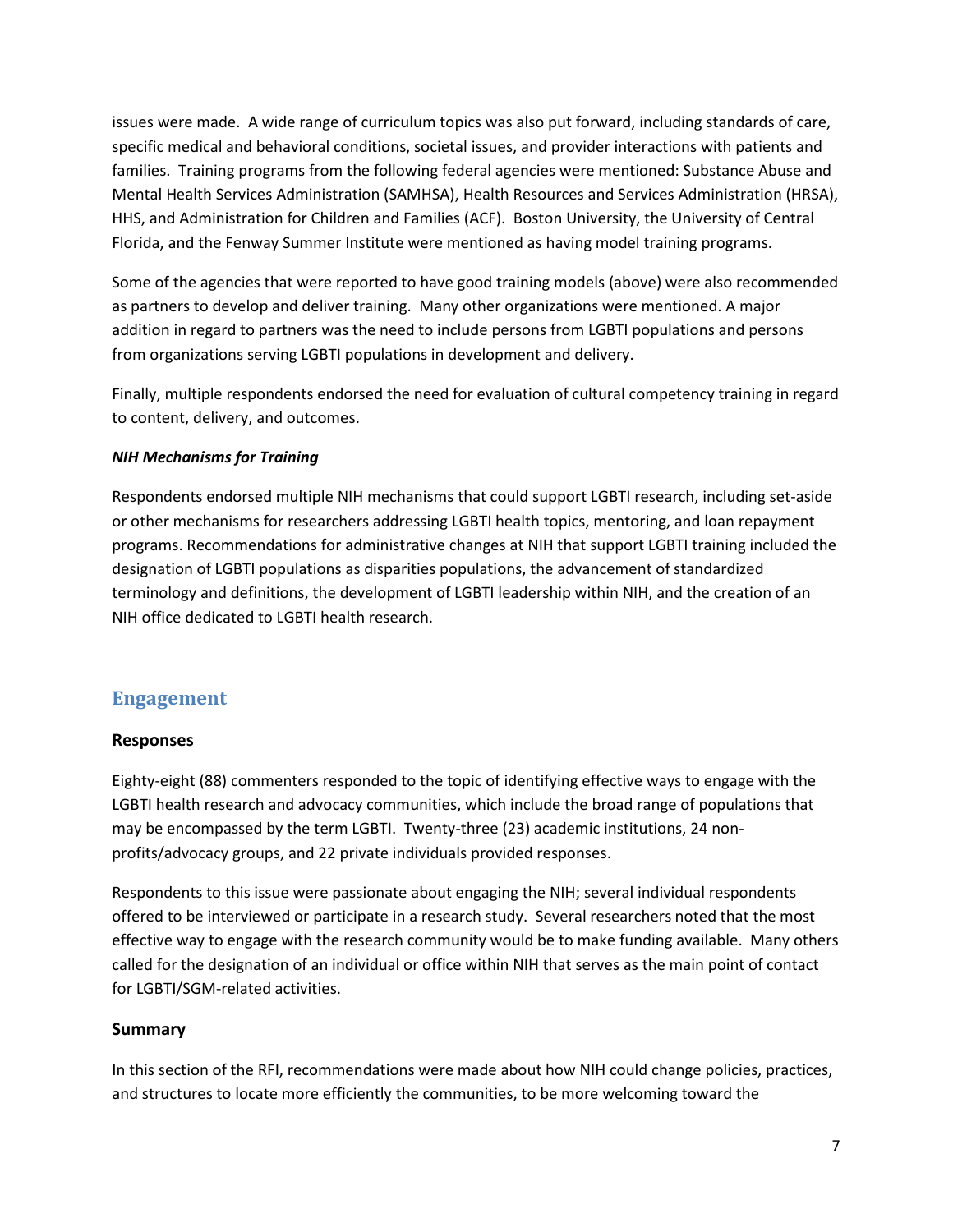communities, and to engage more effectively with the communities. NIH staff were encouraged to changing terminology and demonstrating respect and support for LGBTI communities and advocates. NIH's use of the term transgendered in the RFI itself, rather than the term transgender or trans\*, was demonstrate cultural competence and knowledge of LGBTI populations and health issues, particularly by raised, as this terminology is inconsistent with existing usage.

### *Collaboration with LGBTI Communities and Federal Agencies*

 – both at the national and the community level. Specific groups and contact information, such as website address, were provided by some respondents. NIH was encouraged to support community- based participatory research (CBPR) and to include LGBTI experts in designing and reviewing research agendas and proposals. Recommendations about NIH collaborations with other federal, such as forward to increase engagement of those involved or interested in LGBTI research. Many respondents suggested that NIH could leverage resources by partnering with other organizations SAMHSA's Minority Fellowship Program (MFP), and non-federal agencies and programs were also put

## *NIH Structure and Policies*

 facilitate engagement with LGBTI communities. There was interest in an NIH office of LGBTI health, in Respondents recommended modifications to the administrative and programmatic structures at NIH to establishing an LGBTI liaison at every IC, in convening meetings dedicated to LGBTI research, and in establishing an LGBTI research advisory group.

 minorities in NIH-research, similar to the NIH policy on inclusion of women and minorities. Several respondents endorsed the IOM recommendation with regard to including sexual and gender

# <span id="page-9-0"></span>**Communication**

## **Responses**

 research community. There were 79 commenters responsive to the topic, which had three parts: processes; and encourage individuals to compete for NIH funding. Respondents included academic institutions (23 responses), non-profits/advocacy groups (17 responses), and private individuals (24 In this part of the RFI, respondents were asked to address communication between NIH and the LGBTI enhance understanding of the NIH mission; enhance understanding of the NIH funding and review responses).

Several of the responses called for transparency and rapid dissemination of research results.

## **Summary**

 Respondents made fewer comments about methods of enhancing communication than about the NIH activities from which content would be developed and then communicated.<br>8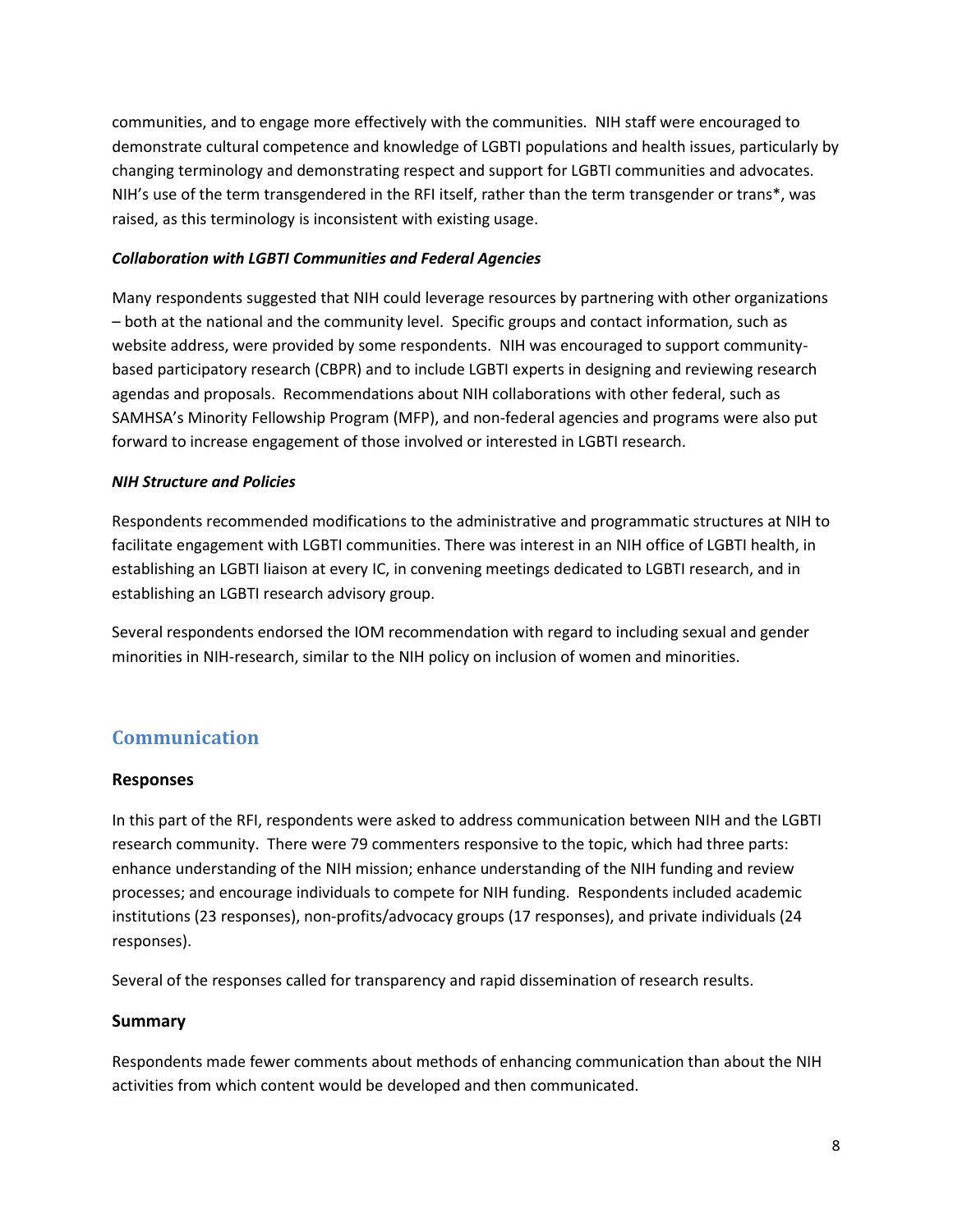#### *NIH Mission*

 address funding opportunities that would support the research agenda. The need to include LGBTI recommendation for a dedicated NIH Office for LGBTI research and training to enhance and facilitate Respondents identified the need for NIH to develop an LGBTI health research agenda and also to researchers and advocates on study sections for LGBTI research proposals was identified. The communication was made.

#### *NIH Funding and Review Processes*

NIH was encouraged to use plain language and templates and to facilitate research partnerships with local health departments and community based organizations. NIH was also encouraged to review existing data, particularly success rates, to understand barriers and facilitators for LGBTI researchers.

#### *Competition for NIH Funding*

 The development of a community of LGBTI scholars through mentoring, training awards, and conferences was recommended as a way to encourage applications. Suggestions for improved outreach to potential applicants were put forward.

# <span id="page-10-0"></span>**Outcome Indicators**

#### **Responses**

 Sixty-one (61) responses were submitted on the topic of ascertaining information on outcome addressed the challenges or opportunities successfully. Specific outcomes were advanced in response to this questions as well as methods for developing or identifying outcomes. Sixteen (16) academic indicators, specifically potential measures that NIH could use to indicate whether the proposed activities institutions, 17 non-profits/advocacy groups, and 12 private individuals provided responses.

Responses focused on the need to monitor various metrics, including success rates and publications.

#### **Summary**

Many of the specific outcomes recommended are standard NIH metrics.

#### *Data Collection and Evaluation*

 collected and analyzed. Analysis of the portfolio of funded programs and the NIH LGBTI research agenda were suggested. NIH was encouraged to track the dissemination of LGBTI research findings, assess the outcomes of NIH funded LGBTI career training and development awards, and measure changes in LGBTI Respondents suggested that applicant, application, and award data specific to LGBTI health issues be research methods.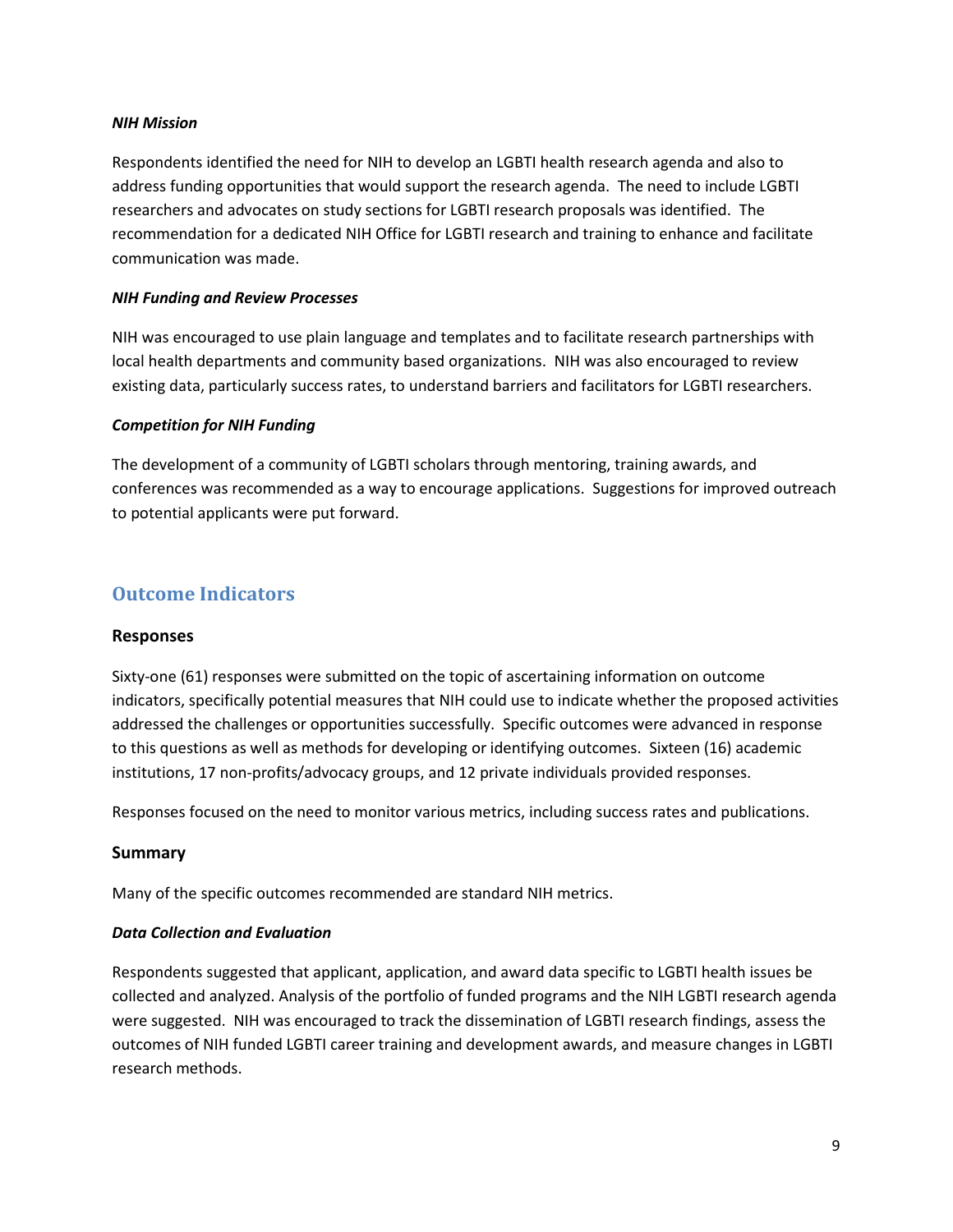### *Current Barriers*

 reports. The lack of common data elements and language for the LGBTI health research field in general and NIH databases will be problematic in defining and measuring outcome indicators. Disaggregation by LGBTI investigators and topics, as recommended, is not standard and not well supported by existing RCDC or IC terms and codes, nor by past or current applications and progress

### *Recommendations Requiring Efforts Beyond the Mission of the NIH*

 Moreover, many respondents adopted a broad approach to this question and recommended outcomes that are consistent with the federal public health and well-being mission, but are far beyond the mission of NIH.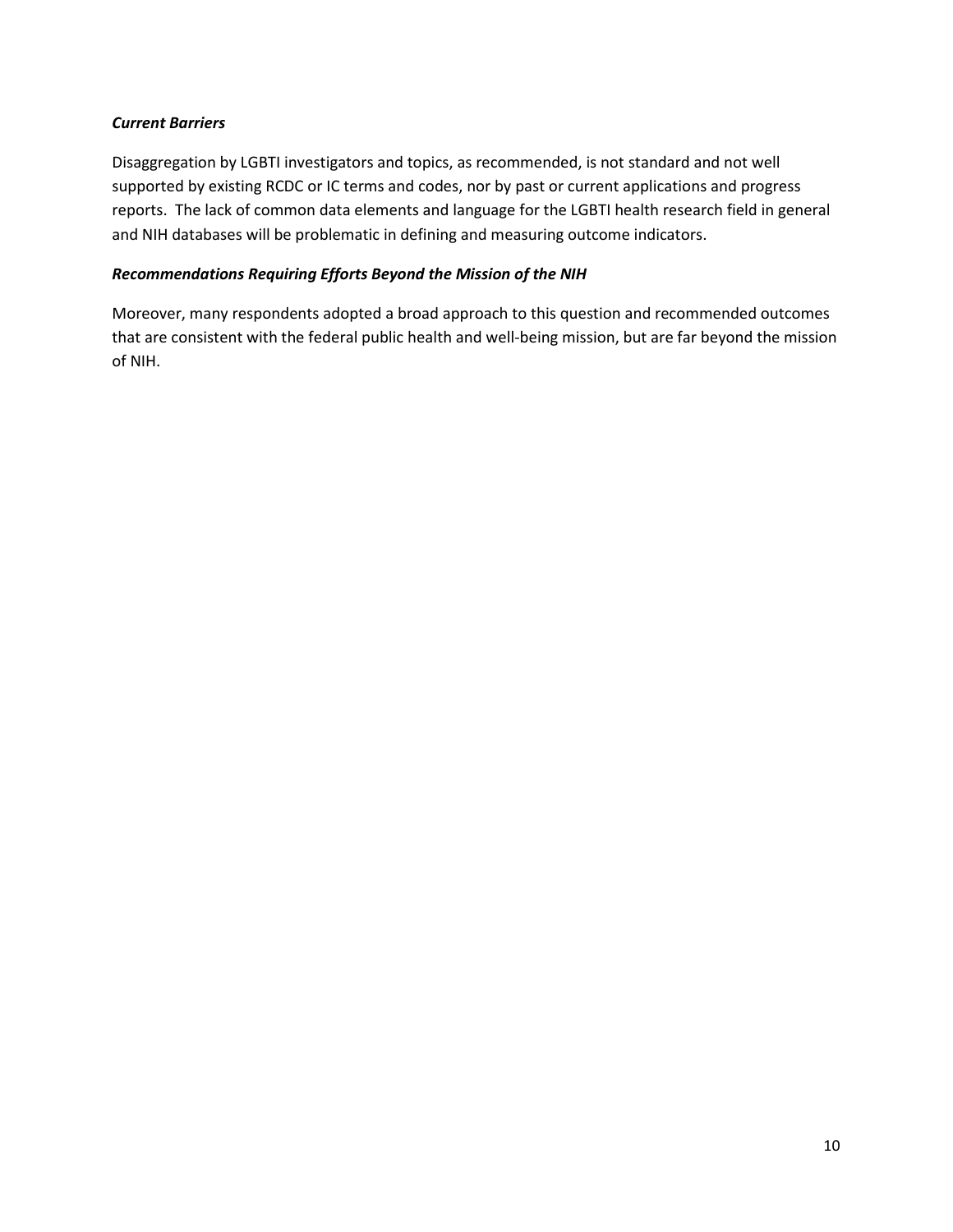# <span id="page-12-0"></span>**Appendix**

# <span id="page-12-1"></span>**Analysis Tables**

The comments in the tables below are taken directly from the responses received as a result of the RFI, and do not necessarily reflect the views of the NIH.

## **Challenges to Data Collection**

 small and/or heterogeneous LGBTI populations NIH Mission Framework: Fund, support, and conduct extramural and intramural research RFI Request: Methodological or other challenges to data collection and analysis for

| <b>Category</b><br>(coded by<br>analyst) | Sub-category<br>(coded by analyst)                                                  | Selected comment(s) (may be explanatory, representative,<br>or unique)                                                                                                                                                                                                                                                                               |
|------------------------------------------|-------------------------------------------------------------------------------------|------------------------------------------------------------------------------------------------------------------------------------------------------------------------------------------------------------------------------------------------------------------------------------------------------------------------------------------------------|
|                                          | Reluctance to self-<br>identify                                                     | LGBTQI people can be reluctant to self-identify, particularly<br>if there are doubts as to the safety of their anonymity, which<br>can make data collection difficult. There are still plenty of<br>people who are in real fear of their physical and emotional<br>safety were their sexuality to be revealed.                                       |
| <b>Populating</b><br>studies             | Inability to self-<br>identify<br>(Inappropriate or<br>non-standard<br>terminology) | Many of our transgender/gender-non-conforming/gender-<br>fluid/gender queer clients report feeling uncomfortable<br>when filling out paperwork at a doctor's office due to the<br>lack of options when it comes to gender identity.                                                                                                                  |
| (participant<br>perspective)             | Little access to<br>research studies                                                | An obvious challenge is that many people, especially in the<br>transgender and intersex populations, are not public about<br>their condition. In small towns, they may not have access to<br>information or resources; they may also have limited access<br>to the internet and therefore might not be able to<br>participate in electronic surveys. |
|                                          | Wariness about<br>research<br>participation                                         | Recruitment becomes an issue when the local LGBTI<br>communities perceive the research process as exploitative.                                                                                                                                                                                                                                      |
| <b>Populating</b><br>studies             | Sampling from<br>populations of<br>unknown<br>distributions                         | Qualitative and ethnographic work that employs methods<br>such as observational work and snowball or respondent<br>driven sampling--methods that identify key informants who<br>permit researchers to enter into hard to populations-- are<br>needed to address the healthcare needs of this hidden<br>population.                                   |
| (researcher<br>perspective)              | Sampling from<br>small populations                                                  | Knowing where to conduct recruitment without over-<br>saturating the area (an urban concern); One of the<br>challenges include a lack of adequate capacity to track these<br>hard to reach populations.                                                                                                                                              |
|                                          | Locating potential<br>subjects                                                      | Locating people in these categories can be a daunting task<br>(expecially transgender/transsexual/CD's [cross                                                                                                                                                                                                                                        |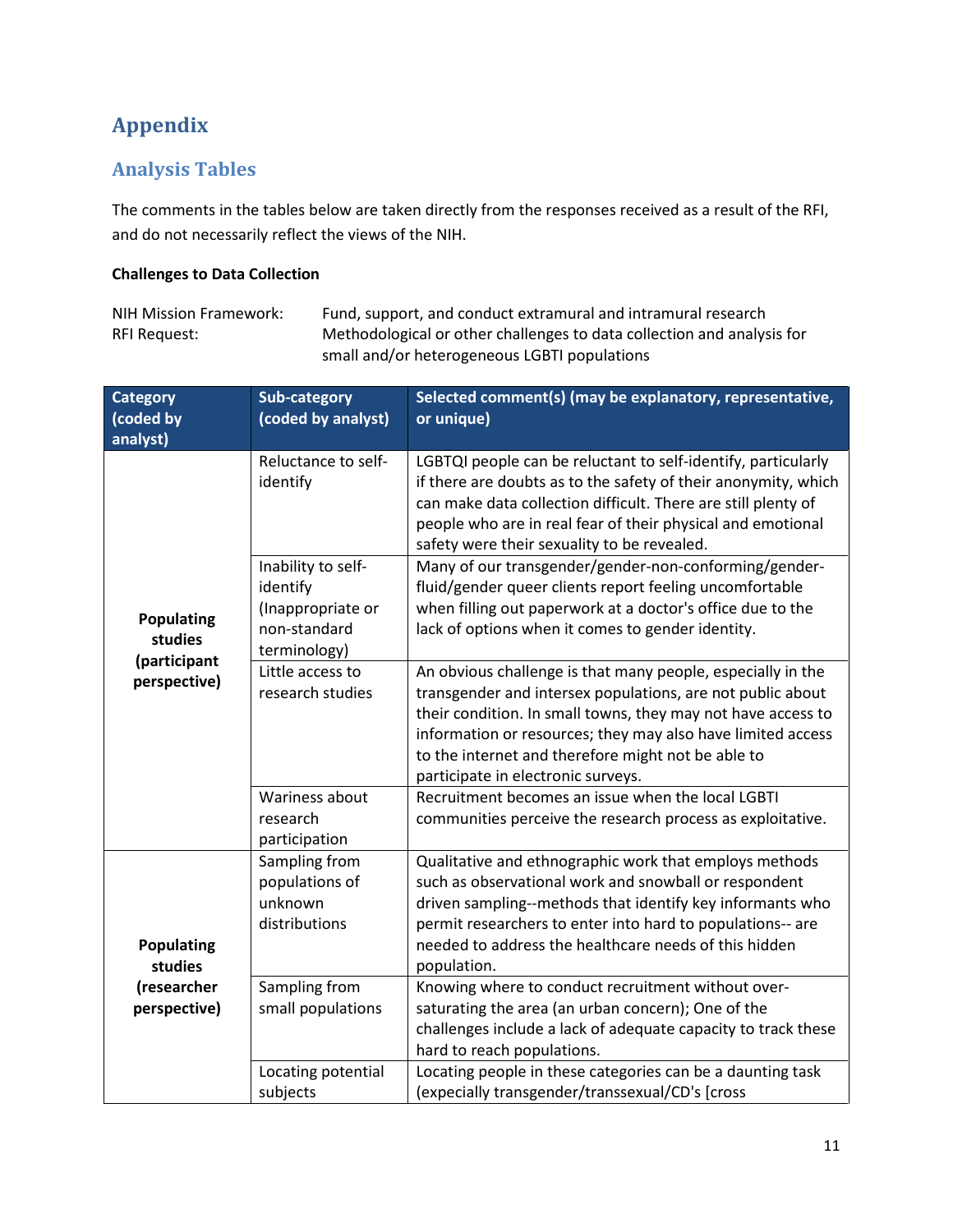|                |                  | dressers], etc) due to social taboos that often keep this     |
|----------------|------------------|---------------------------------------------------------------|
|                |                  | community closted. They do not trust authorities and often    |
|                |                  | attempt to "fly under the radar." This also means that it is  |
|                |                  | difficult to determine if you have a representative sample of |
|                |                  | these groups.                                                 |
|                | Inappropriate or | Among researchers and the general public there is             |
|                | non-standard     | disagreement and misunderstanding around the parameters       |
|                | terminology      | and definitions related to sexual orientation and gender      |
|                |                  | identity; We need consistent and standardized questions for   |
|                |                  | data collection that acknowledges and addresses sexual        |
|                |                  | orientation, sexual behaviors, and gender identity.           |
|                | Little baseline  | We need to identify health indicators for LGBTQI people       |
|                | epidemiology     | across generations, gender identities, cultures, race, and    |
|                |                  | have a way to measure intersectionality. We need to collect   |
|                |                  | qualitative data to better understand people's experiences    |
| <b>Other</b>   |                  | and health indicators.                                        |
| methodological | Unknown          | Community involvement in areas of concern and direction of    |
| challenges     | interactions     | research is vital.                                            |
|                | between research |                                                               |
|                | design and       |                                                               |
|                | participant      |                                                               |
|                | response         |                                                               |

## **Opportunities**

 RFI Request: Opportunities to expand the knowledge base of LGBTI health…existing data collection efforts, and other resources and scientific advances on NIH Mission Framework: Fund, support, and conduct extramural and intramural research<br>RFI Request: Opportunities to expand the knowledge base of LGBTI health...ex which further research could be built

| <b>Category</b><br>(coded by<br>analyst) | Sub-category<br>(coded by analyst) | Selected comment(s) (may be explanatory, representative, or<br>unique)                                                                                                                                                                                                                                                                                                                                                                                                                                                         |
|------------------------------------------|------------------------------------|--------------------------------------------------------------------------------------------------------------------------------------------------------------------------------------------------------------------------------------------------------------------------------------------------------------------------------------------------------------------------------------------------------------------------------------------------------------------------------------------------------------------------------|
|                                          | <b>CDC</b>                         | work with NCHS to offer training at their data-users meeting.<br>There are a large number of data-users who come and this will<br>give them an opportunity to learn good approaches to using<br>existing data;  work with the CDC and SAMHSA to harmonize<br>their reports with the changes in our knowledge base.                                                                                                                                                                                                             |
| Federal<br>Research<br><b>Partners</b>   | <b>SAMHSA</b>                      | SAMHSA's Minority Fellowship Program (MFP) has successfully<br>engaged training programs, professional associations, and<br>members of minority groups and could provide guidance to NIH<br>on communication, outreach, and engagement to those involved<br>or interested in LGBTI research. NIH could work with SAMSHA to<br>encourage MFP grantees to identify researchers with interest in<br>racial/ethnic minorities, engage LGBTI researchers of color and to<br>include LGBTI in their cultural competency programming. |
|                                          | <b>Other Agencies</b>              | Recognizing multiple overlapping identities, NIH should partner                                                                                                                                                                                                                                                                                                                                                                                                                                                                |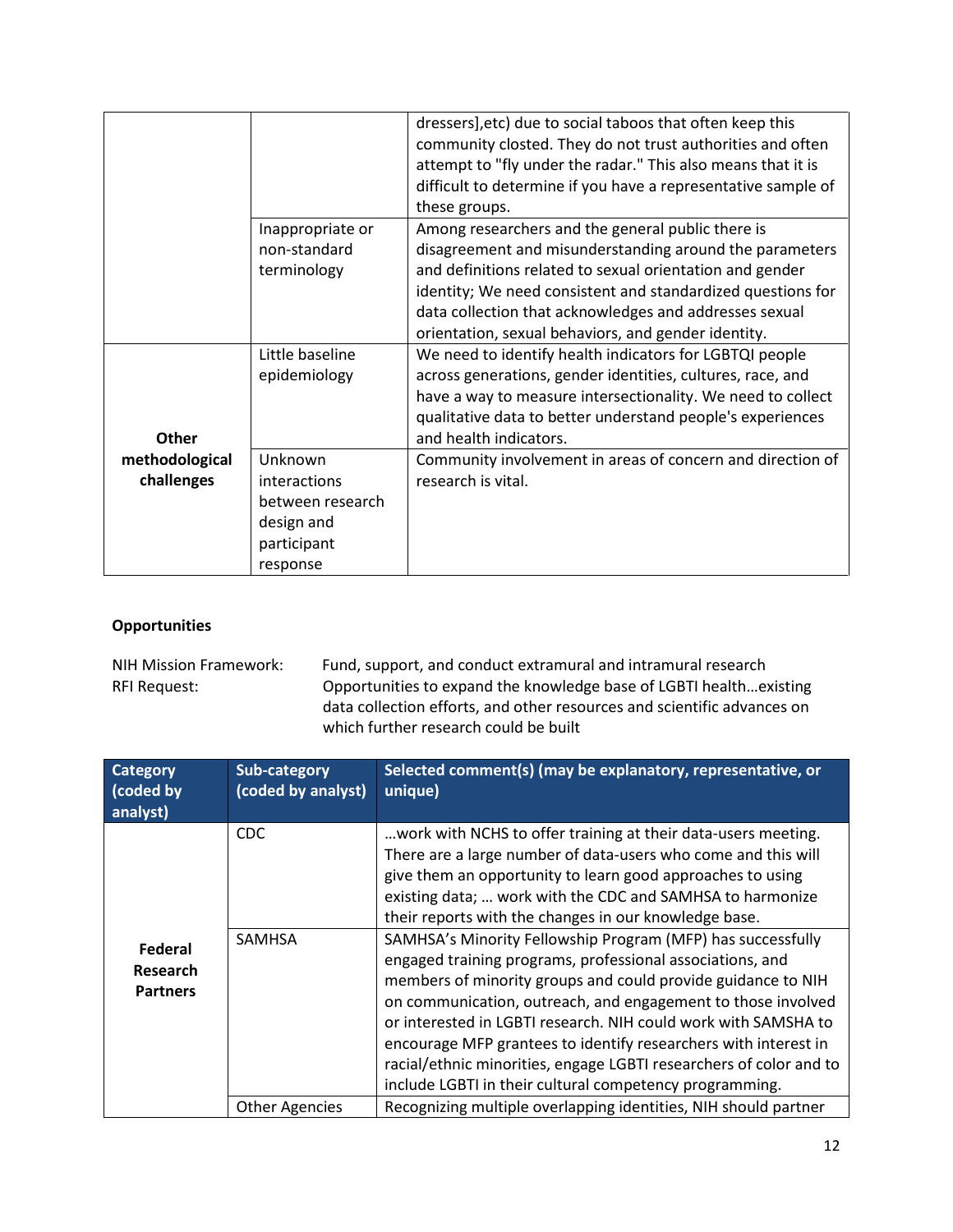|                    |                      | with IHS, the VA, and other agencies who care for other             |
|--------------------|----------------------|---------------------------------------------------------------------|
|                    |                      | populations that include LGBTI individuals whose individualized     |
|                    |                      | needs may not be met by generic studies of small populations of     |
|                    |                      | LGBTI people. NIH should advocate for HHS-wide policies to          |
|                    |                      | support LGBTI people, including CDC, HRSA, AHRQ, etc.               |
|                    | Professional         | NIH should also reach out to relevant professional organizations    |
|                    | Organizations        | (e.g. Div 44 of APA) through webinar or e-mail and provide          |
|                    |                      | guidance on the processes by which researchers conducting           |
| <b>Non-Federal</b> |                      | LGBTI research can apply for funding.                               |
| Research           | Non-Profit           | Partner with the non-profit foundations that serve this             |
| <b>Partners</b>    | Organizations        | community (NCTE, NGLTF, Pride Foundation, etc.); Contacting         |
|                    |                      | and working with LGBTI organizations to provide education to        |
|                    |                      | these communities and disseminating information about needs         |
|                    |                      | for research and to obtain a pool of volunteers for research.       |
|                    | Community-Based      | Increase investments in community-based participatory research      |
|                    | Participatory        | (CBPR). CBPR is a collaborative approach to research that           |
|                    | Research (CBPR)      | equitably involves all partners - researchers and subjects - in the |
|                    |                      | study process. This collaborative process starts with the selection |
|                    |                      | of a research topic that incorporates community input. This         |
|                    |                      | approach can be used to engage diverse sub-populations of           |
|                    |                      | LGBTI individuals and communities.                                  |
|                    | Long-term effects    | There is a need for increased research on the biological,           |
|                    | of hormone           | neurological, and behavioral effects of hormone use (monitored      |
|                    |                      | and unmonitored) among transgender populations.                     |
| <b>Research</b>    | Life-course studies  | expand the knowledge base of LGBTI health in the following          |
| Areas of           |                      | areas: Promoting health and wellness of LGBTI individuals across    |
| Opportunity        |                      | the life-span; Increase studies of healthy aging in LGBTI           |
|                    |                      | populations (not just on an individual level, but as social         |
|                    |                      | networks grow thin and retirees move toward care-focused            |
|                    |                      | environments)                                                       |
|                    | <b>Mental Health</b> | The mental health challenges with surviving discrimination from     |
|                    |                      | family, society, religion, government, work etc. have only begun    |
|                    |                      | to be addressed.                                                    |
|                    | Physical Health      | For so long, we have relied on HIV funding to look at the social    |
|                    |                      | determinants of health, but if there is money allocated to look at  |
|                    |                      | the social determinants of health outside of an HIV context that    |
|                    |                      | would truly be helpful to LGBTI communities.                        |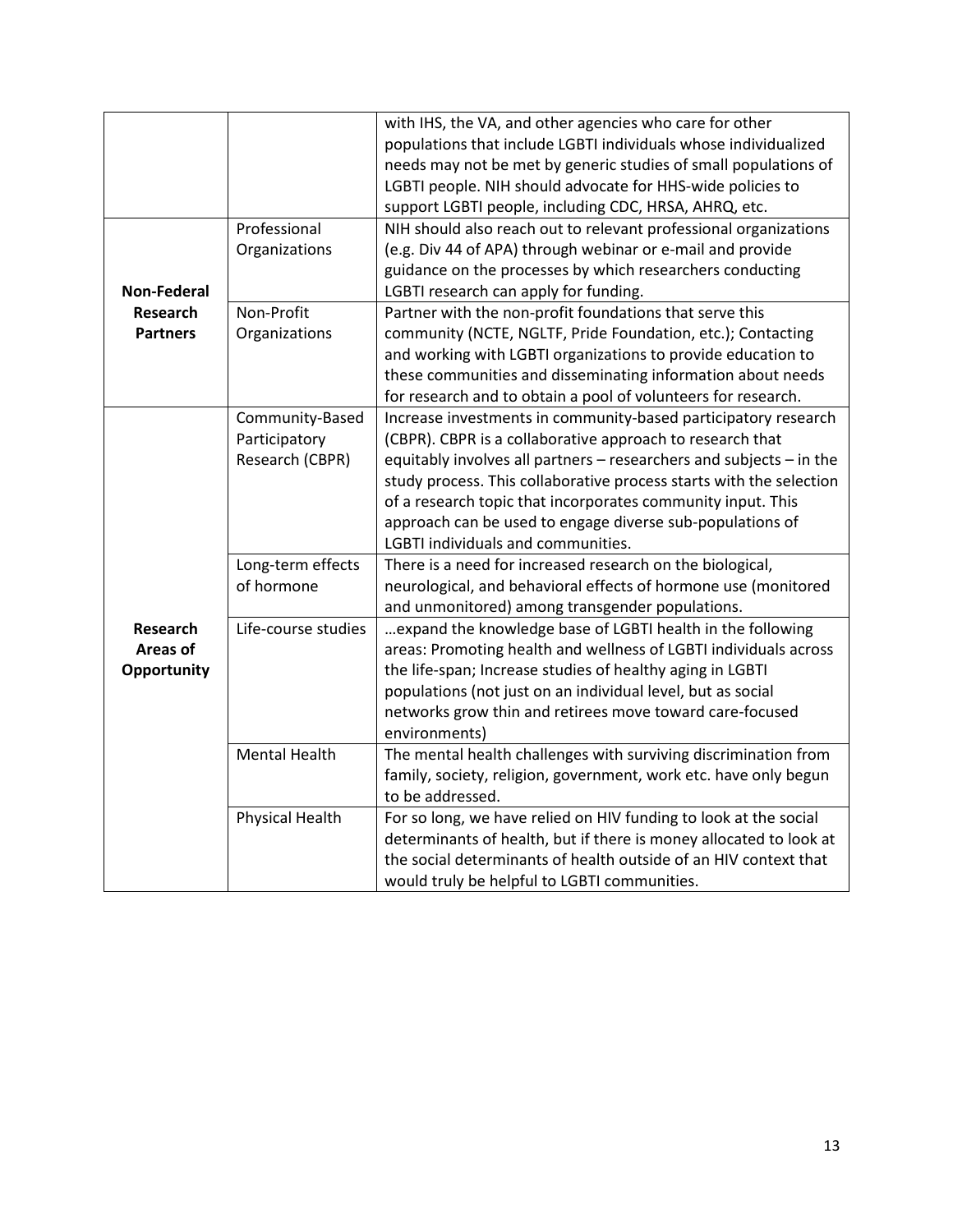# **Training**

NIH Mission Framework: RFI Request: Provide career development and training for researchers. Training in LGBTI health research and enhancing the cultural competency of researchers and individuals working with LGBTI persons in clinical settings, specifically how NIH can collaborate with other federal agencies to develop programs for enhancing cultural competency.

| <b>Category</b><br>(coded by analyst) | <b>Subcategory</b><br>(coded by<br>analyst) | Selected comment(s) (may be explanatory, representative, or<br>unique)                                                                                                                                                                                                                                                                                                                                                                                                                                                                                                                                                                                                                                                                                                                                                                                                                                                                                           |
|---------------------------------------|---------------------------------------------|------------------------------------------------------------------------------------------------------------------------------------------------------------------------------------------------------------------------------------------------------------------------------------------------------------------------------------------------------------------------------------------------------------------------------------------------------------------------------------------------------------------------------------------------------------------------------------------------------------------------------------------------------------------------------------------------------------------------------------------------------------------------------------------------------------------------------------------------------------------------------------------------------------------------------------------------------------------|
|                                       | Health care<br>providers                    | Training of psychiatric/medical/psychological practitioners and<br>researchers would have a ripple effect across LGBTQI<br>communities and would transform the level and quality of care<br>for the community. This should be a top NIH priority and should<br>include integrated involvement from all members of the LGBTQI<br>community with the support of academic and medical<br>institutions. There is a grave and urgent need to train doctors in<br>the all aspects of care for trans people which should include<br>care for the entire lifecycle.                                                                                                                                                                                                                                                                                                                                                                                                      |
| <b>Groups needing</b><br>training     | Researchers                                 | We urge the NIH to create a comprehensive research-training<br>program that would raise awareness of LGBT health issues<br>among researchers. Training the next generation of post-<br>doctoral researchers to compete successfully for NIH grant<br>funding provides the strongest opportunity to increase LGBTI<br>research. Such a program could encourage researchers to<br>include sexual and gender minorities explicitly in their samples,<br>using the NIH policy on the inclusion of women and racial and                                                                                                                                                                                                                                                                                                                                                                                                                                               |
|                                       | Others                                      | Diversity training specific to LGBTIQ needs to be mandatory for<br>CPS, DCFS workers who deal with youth who have been made                                                                                                                                                                                                                                                                                                                                                                                                                                                                                                                                                                                                                                                                                                                                                                                                                                      |
| <b>Curriculum</b><br>suggestions      |                                             | I would encourage NIH to shift the language away from "cultural<br>competency" and adopt "cultural sensitivity" or "cultural<br>humility." I would love to see NIH team up with CMS and mount<br>a campaign to require all providers at hospitals or centers that<br>receive Medicaid/Medicare funding to undergo a full two-day<br>training that covers: 1. Cultural humility with LGBTQ patients 2.<br>Challenging provider assumptions about patients' gender,<br>sexuality, and behaviors in patient-provider interactions,<br>especially in sexual history taking. 3. Asset-based approaches to<br>LGBTQ health disparities (addressing homophobia and stigma<br>and the reasons behind most disparities) 4. The important role<br>of healthcare providers in the developmental stages of LGBTQ<br>youth 5. National resources for providers (GLMA, HRC's<br>Healthcare Equality Index, etc.)<br>Investing in the training of health professionals may both |
|                                       |                                             | ethnic minorities in clinical research as a model.<br>homeless by their LGBTIQ affiliations.<br>facilitate the implementation of transgender health                                                                                                                                                                                                                                                                                                                                                                                                                                                                                                                                                                                                                                                                                                                                                                                                              |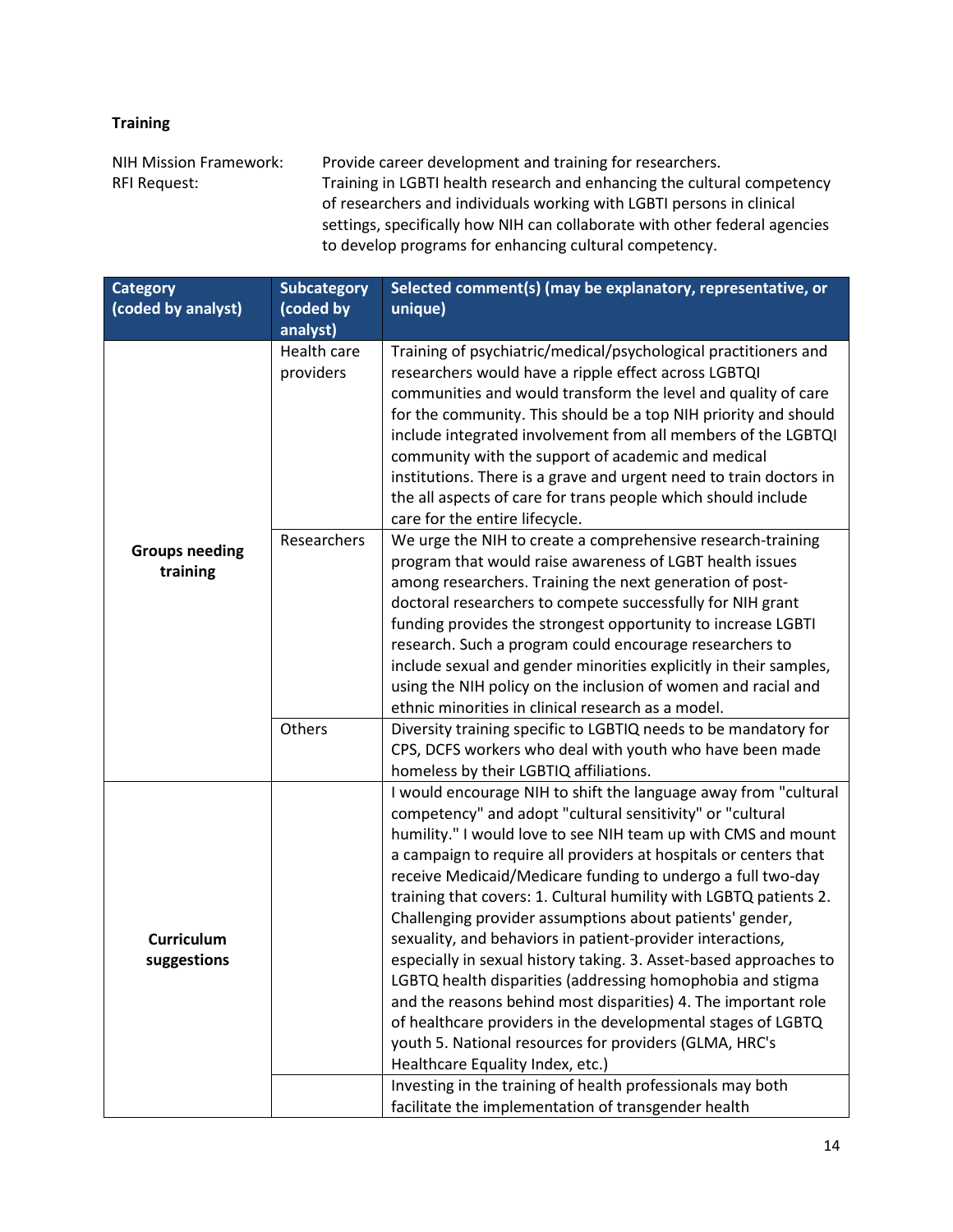|                        | interventions and be an intervention itself. Funding initiatives to                                      |
|------------------------|----------------------------------------------------------------------------------------------------------|
|                        | research the impact of providing future and current health                                               |
|                        | professionals with transgender training, and training on the                                             |
|                        | nature and impact of discrimination, might encourage health                                              |
|                        | program academic accreditation bodies to institutionalize such                                           |
|                        | training in health schools. Training of this nature should                                               |
|                        | incorporate intersectionality, as well as principles of cultural                                         |
|                        | humility, reflexivity, and transgender respect to create dialogue                                        |
|                        | about partnering with marginalized individuals and                                                       |
|                        | communities.                                                                                             |
|                        | SAMHSA has developed tools to promote cultural competency                                                |
|                        | in behavioral health services providers. These tools include a                                           |
|                        | resource kit on LGBTQ health issues and a brief aimed at                                                 |
|                        | educating policymakers, administrators and providers on                                                  |
|                        | providing services and supports for LGBTQ youth.                                                         |
| <b>Training models</b> | Health Resources and Services Administration (HRSA) awarded                                              |
|                        | \$248,000 to create a National Training and Technical Assistance                                         |
|                        | Center to help community health centers (CHCs) provide                                                   |
|                        | improved care for LGBTQ patients. The center will work with                                              |
|                        |                                                                                                          |
|                        | CHCs throughout the country to train health services<br>professionals on working with LGBTQ populations. |
|                        | The NIH should not only collaborate with other federal agencies,                                         |
|                        |                                                                                                          |
|                        | but also with groups that provide guidance to clinical training                                          |
|                        | programs, e.g. Association of American Medical Colleges,                                                 |
|                        | Association of Schools of Public Health, etc. to support the                                             |
|                        | development of training curricula and to evaluate the progress                                           |
| <b>Partners for</b>    | of schools/programs towards an inclusive and welcoming                                                   |
| developing and         | environment for LGBTQ students, faculty, and staff.                                                      |
| delivering curriculum  | Partner with the non-profit foundations that serve this                                                  |
|                        | community (NCTE, NGLTF, Pride Foundation, etc.), academia                                                |
|                        | and the professional organizations for the helping professions                                           |
|                        | (NASW, APA, AMA, etc.). Encourage undergraduate and grad                                                 |
|                        | schools to offer courses and programs in LGBT studies (similar                                           |
|                        | to Women's Studies).                                                                                     |
|                        | Consult with LGBTI health care providers (there are a lot of                                             |
|                        | organizations: Lyon-Martin Clinic, Mazonni Center, Callen-Lorde                                          |
| <b>NIH mechanisms</b>  | Clinic, GLMA, Rebellious Nurses, Transgender Health Initiatives,                                         |
| that could support     | unaffiliated individuals, etc). Collaborate with LGBTI                                                   |
| training and career    | organizations (student, social, health, community) to arrange                                            |
| development            | competency trainings for providers working in clinical settings,                                         |
|                        | these are very useful and low cost ways to develop cultural                                              |
|                        | competency.                                                                                              |
| Policy,                | Add LGBT as a disparity population and allow for postdoctoral                                            |
| administrative, &      | funding opportunities in disparities to include LGBT issues.                                             |
| personnel changes at   | We need training grants at the graduate and post-doctoral                                                |
| <b>NIH that would</b>  | levels in LGBT health research.                                                                          |
| support training       | We support extending the extramural loan repayment program                                               |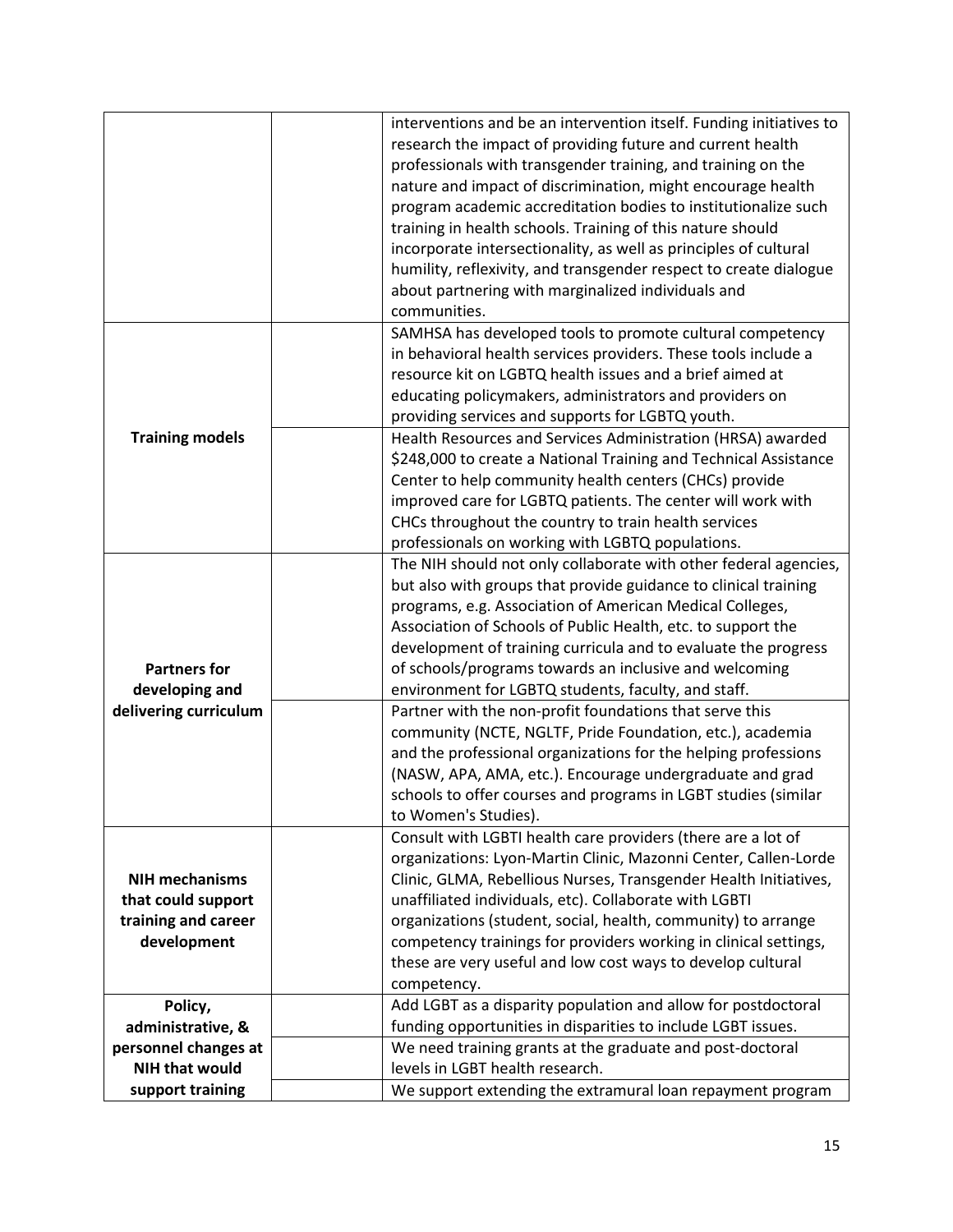|                          | to assist students who choose to study LGBT health issues         |
|--------------------------|-------------------------------------------------------------------|
|                          | within the context of graduate programs for Community Health      |
|                          | Education.                                                        |
|                          | Offer grants, internships, fellowships, supervision and           |
|                          | independent study at the NIH and partners for those who have      |
|                          |                                                                   |
|                          | recently earned their undergrad and graduate professional         |
|                          | degrees who are seeking experience with the LGBT community.       |
|                          | The stark reality that we do not know what components             |
|                          | constitute a successful cultural competency training program is   |
|                          | an ongoing challenge. Adding to the difficulty, we do not know    |
|                          | the effective individual or institutional dose, what outside      |
|                          | supports are needed for institutional change, or what factors     |
|                          | make some trainers more and less successful. All of these         |
|                          | questions can be answered with research.                          |
|                          | Cultural competency of researchers and individuals working        |
|                          | with LGBTI persons in clinical settings is necessary and ought to |
|                          | be ongoing. We identify three questions about cultural            |
|                          | competency that could benefit from further attention: 1. Are      |
| <b>Evaluation of NIH</b> | scholarly perspectives from outside of medicine, for example      |
| training and career      | sociologists and/or bioethicists, included in cultural competency |
| development              | training programs? 2. Are patient perspectives included in        |
|                          | cultural competency training programs? If so, are all age groups  |
|                          | represented? 3. How are cultural competency training programs     |
|                          | assessed?                                                         |
|                          | Cultural competence training is repeatedly suggested as a valid   |
|                          | way to change healthcare providers' attitudes and treatment of    |
|                          | LGBT patients, but there is no data to suggest that this method   |
|                          | is successful in achieving changes in provider-patient            |
|                          | interactions. We need research on best practices. In the          |
|                          | meantime, trainings are offered all over the country with simple  |
|                          | pretest/posttest measures and these may be accomplishing          |
|                          | nothing of value.                                                 |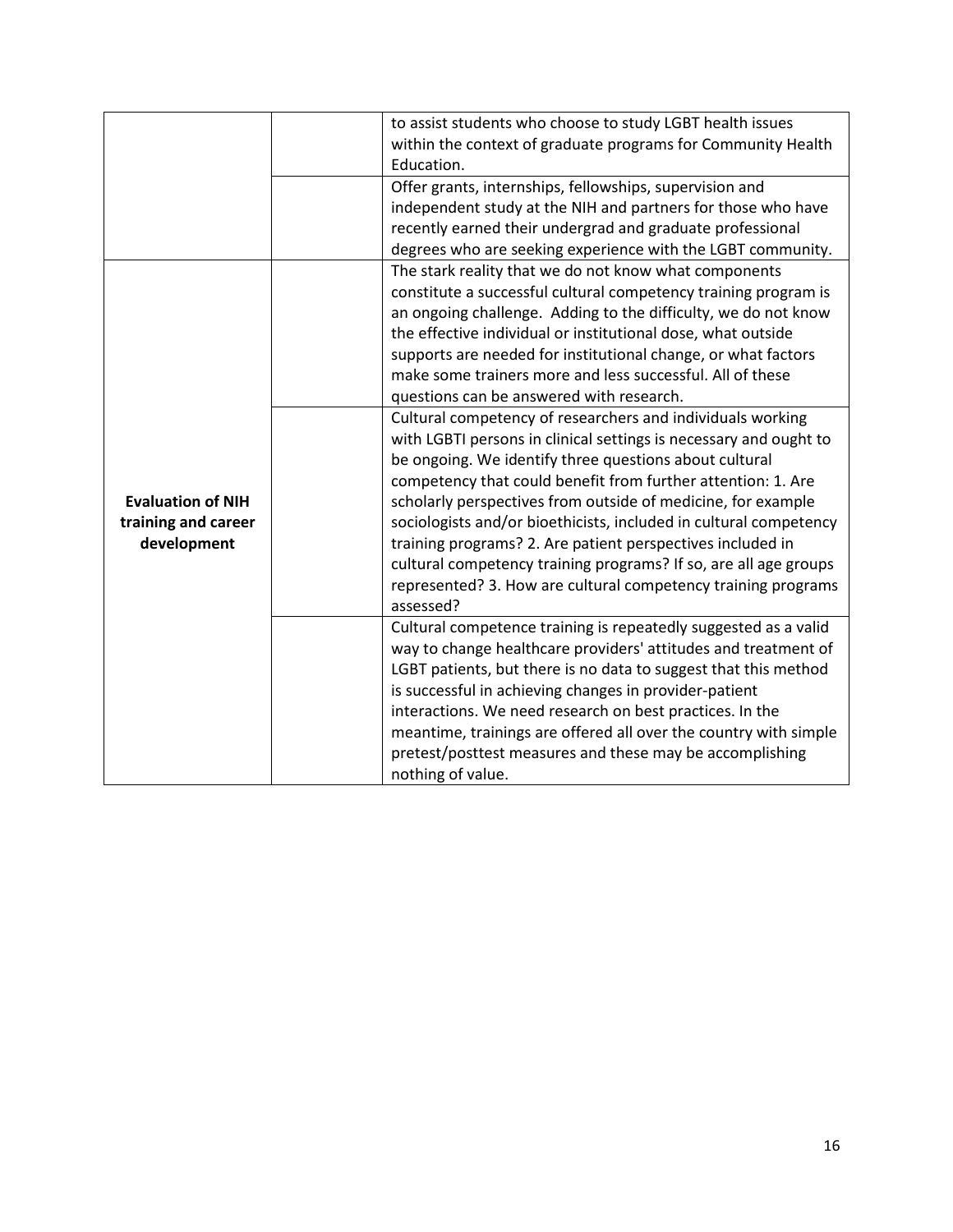# **Engagement**

 communities, which include the broad range of populations that may be NIH Mission Framework: Fund, support, and conduct extramural and intramural research. RFI Request: Effective ways to engage with the LGBTI health research and advocacy encompassed by the term LGBTI.

| <b>Category</b>                                                                 | <b>Subcategory</b>        | Selected comment(s) (may be explanatory,                                                                                                                                                                                                                                                                                                                                                                                                                                                                                                                                                                                                                                                                                                         |
|---------------------------------------------------------------------------------|---------------------------|--------------------------------------------------------------------------------------------------------------------------------------------------------------------------------------------------------------------------------------------------------------------------------------------------------------------------------------------------------------------------------------------------------------------------------------------------------------------------------------------------------------------------------------------------------------------------------------------------------------------------------------------------------------------------------------------------------------------------------------------------|
| (coded by analyst)                                                              | (coded by                 | representative, or unique)                                                                                                                                                                                                                                                                                                                                                                                                                                                                                                                                                                                                                                                                                                                       |
|                                                                                 | analyst)                  |                                                                                                                                                                                                                                                                                                                                                                                                                                                                                                                                                                                                                                                                                                                                                  |
|                                                                                 | Change NIH<br>terminology | I would recommend the medical researchers immediately<br>drop the use of LGBTI and do not force people into<br>association with that terminology. To do should be seen as<br>a professional ethics violation. If you truly want the<br>populations you will start from square one and use neutral<br>terminology like same sex attracted and sex and gender<br>diverse                                                                                                                                                                                                                                                                                                                                                                           |
| Demonstrate cultural<br>competence and<br>knowledge of LGBTI<br>populations and |                           | First - do not use the word "Transgendered" - it is<br>inappropriate terminology. We are all gendered at birth -<br>without our consent. But we don't say someone is<br>"female-ed" or "male-ed" to identify their gender<br>identity nor should we say "transgender-ed" to identify<br>the gender identity of persons who are transgender. The<br>terminology will alienate people. It would be much more<br>meaningful, and the dataset much more rich, and more<br>reflecting of the actual community, if you looked beyond<br>the binary construct. Many many folks in the community<br>identify as beyond the binary, non-binary etc. Indigenous<br>people like myself who identify as Two Spirit do not fit<br>neatly in these categories. |
| health issues                                                                   |                           | Intersex persons are not by definition a particular<br>orientation - as are lesbian and gay folk. There is a wide<br>variation in expression for all intersex persons regardless<br>of their particular genetic appellation. DSD is a genuine<br>turn off for all intersex persons. We are not disorders. No<br>matter how you dance around this subject, in the end,<br>medical folk using DSD are unconsciously putting intersex<br>folk in a "let's fix it" box.                                                                                                                                                                                                                                                                              |
|                                                                                 |                           | Careful classification is needed for a rigorous approach to<br>this heterogeneous community. Specifically, transgender<br>patients/gender identity patients can be divided into those<br>who depend on medical intervention to achieve the<br>desired gender and those who do not. The latter might be<br>best be addressed by a welcoming, tolerant provider<br>approach while the former require a knowledge set<br>beyond tolerance. Although the categories often are<br>divided along social lines, some barriers to care relate to<br>treatment requirements. For example transgender and                                                                                                                                                  |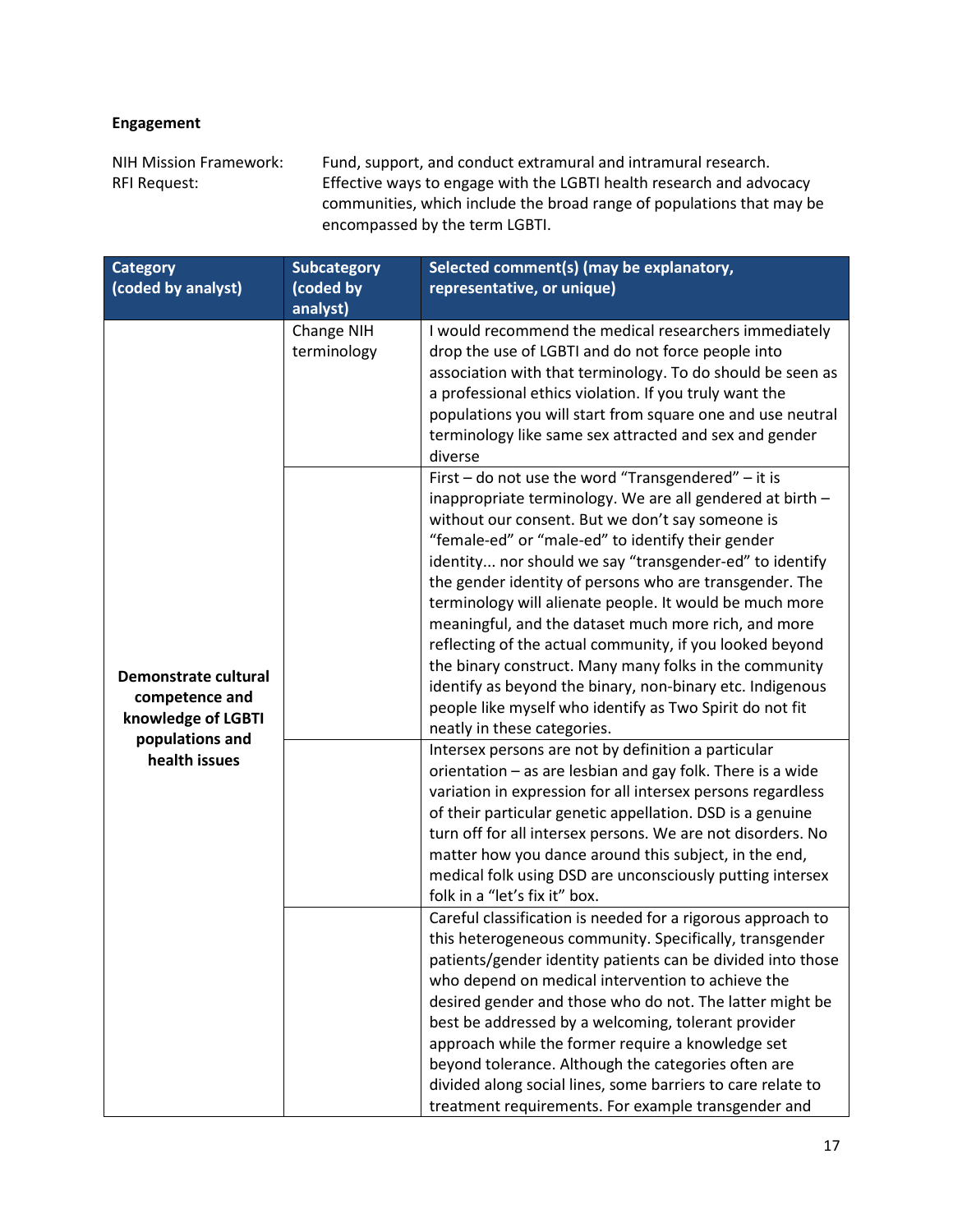|                                                                 |                                                             | intersex patients require access to good endocrine care<br>and good surgical care that might not be needed for other<br>gender/sexual minorities. As well, the risks/benefits of<br>those interventions need to be assessed independently.                                                                                                                                                                                                                                            |
|-----------------------------------------------------------------|-------------------------------------------------------------|---------------------------------------------------------------------------------------------------------------------------------------------------------------------------------------------------------------------------------------------------------------------------------------------------------------------------------------------------------------------------------------------------------------------------------------------------------------------------------------|
|                                                                 | Demonstrate<br>respect and<br>support                       | The NIH should promote the development of a culture,<br>infrastructure, and processes that work towards closing<br>the gap in care that currently exists for the LGBT and DSD-<br>affected populations. For example, we strongly encourage<br>the NIH to include cultural sensitivity material as part of<br>the Responsible Conduct of Research training required of<br>NIH-funded researchers. Such national requirements will<br>support the development of institutional climates |
|                                                                 |                                                             | welcoming of diversity, including LGBT and DSD affected<br>individuals<br>These populations need to feel that they are safe to                                                                                                                                                                                                                                                                                                                                                        |
|                                                                 |                                                             | discuss and be open about their identity in public health<br>organizations or they will be ineffective with data<br>collection relating to their specific issues. Creating safe<br>zones at all public health organizations will increase the<br>reliability of this population to express themselves in a way<br>that effectively genuinely honestly depicts their actual<br>health needs.                                                                                           |
|                                                                 | Support<br>community-<br>based<br>participatory<br>research | Utilize Participatory Action Research/Community Based<br>Participatory Research to engage various LGBT<br>communities in the struggle to enhance their health and<br>well-being. Ask the communities what they think are the<br>issues that most impact their health and well-being and<br>truly partner with them in addressing what can be<br>addressed.                                                                                                                            |
| <b>Collaborate &amp; interact</b><br>with target<br>populations |                                                             | Increase investments in community-based participatory<br>research (CBPR). CBPR is a collaborative approach to<br>research that equitably involves all partners - researchers<br>and subjects - in the study process. This collaborative<br>process starts with the selection of a research topic that<br>incorporates community input. This approach can be used<br>to engage diverse sub-populations of LGBTI individuals and<br>communities.                                        |
|                                                                 | Reach out to<br>specific<br>populations and<br>groups       | You need to approach LGBT advocacy organizations - local,<br>state and national (not just national ones) - and seek<br>anonymous input from their members.                                                                                                                                                                                                                                                                                                                            |
|                                                                 |                                                             | We recommend continuing to reach out for community<br>input to experts through listening sessions and presenting<br>at community gatherings and at student mentorship<br>events.                                                                                                                                                                                                                                                                                                      |
|                                                                 |                                                             | We believe that marginalized populations mentioned<br>above may often times be utilizing resources at clinics,                                                                                                                                                                                                                                                                                                                                                                        |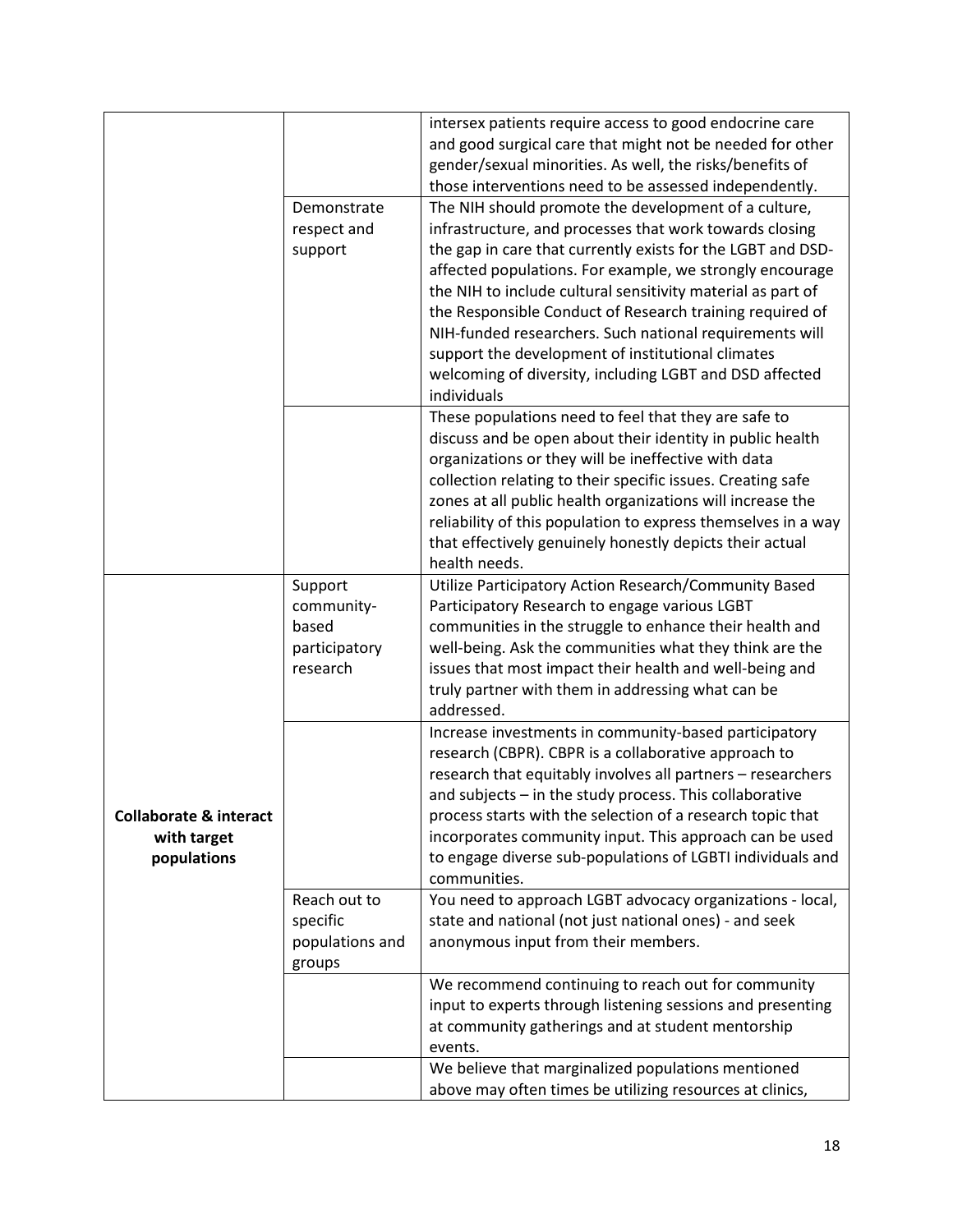|                              | non-profit organizations, and community centers.            |
|------------------------------|-------------------------------------------------------------|
|                              | Connection to such institutions is necessary to engage with |
|                              | LGBTI persons in regards to health research.                |
|                              | Use CTSAs for community engagement (but not                 |
|                              | exclusively)                                                |
|                              | Establish an LGBTI research advisory body to regularly      |
|                              | engage external stakeholders                                |
|                              | Establish an office of LGBTI health                         |
|                              | Nourishing a strong cadre of openly LGBTI leaders at NIH is |
|                              | the single best strategy for ensuring information channels  |
|                              | are easily accessible to outside experts. We recommend      |
|                              | appointing an LGBTI liaison at every Institute. Initiatives |
|                              | are helpful, but, especially at NIH, information is         |
|                              | transmitted via personal connections, and larger            |
| <b>Modify NIH</b>            | communication initiatives can't replace the value of having |
| administrative and           | an openly LGBTI liaison at every Institute.                 |
| programmatic                 | There is currently no address at NIH for transgender        |
| structures                   | related research. The current PA advocates for research in  |
|                              | the existing categories for NIH that might have impact on   |
|                              | transgender individuals. An approach that examines          |
|                              | transgender health care more broadly would be cross         |
|                              | discipline currently and might seem to be part of the       |
|                              | mission of any institute. NIH should designate a specific   |
|                              | home for transgender (and perhaps also intersex) research   |
|                              | in order to encourage individuals engaged in research to    |
|                              | submit transgender oriented proposals.                      |
|                              | We understand that the overall health and wellness of the   |
|                              | LGBTQI population is impacted over the life course by a     |
| <b>Modify NIH policy to</b>  | wide array of issues. By widely implementing the IOM's      |
| mandate inclusion of         | recommendations mandating the inclusion of LGBTQI           |
| <b>LGBTI populations and</b> | people and LGBTQI data in all studies (or justifying their  |
| data in clinical             | exclusion), the NIH can see that this depth of research is  |
| research                     | achieved.                                                   |
|                              |                                                             |
|                              | One of the continuing disappointments is that researchers   |
| <b>Update NIH and sister</b> | provide information and new knowledge but that doesn't      |
| agency reports with          | seem to update federal reports. This is an opportunity for  |
| contemporary LGBTI           | NIH to work with the CDC and SAMHSA to harmonize their      |
| research data                | reports with the changes in our knowledge base.             |
|                              | The National Endowment for the Arts, National               |
|                              | Endowment for the Humanities, and NIH should                |
|                              | collaborate to integrate humanistic and cultural            |
| <b>Collaborate with non-</b> | intervention as a way to not only enhance cultural          |
| research organizations       | competence but deepen cultural awareness, humility, and     |
|                              | understanding for scientists and support staff affiliated   |
|                              | with those institutions.                                    |
| <b>Advocate for federal</b>  | Spend much more time talking about the duty and             |
|                              |                                                             |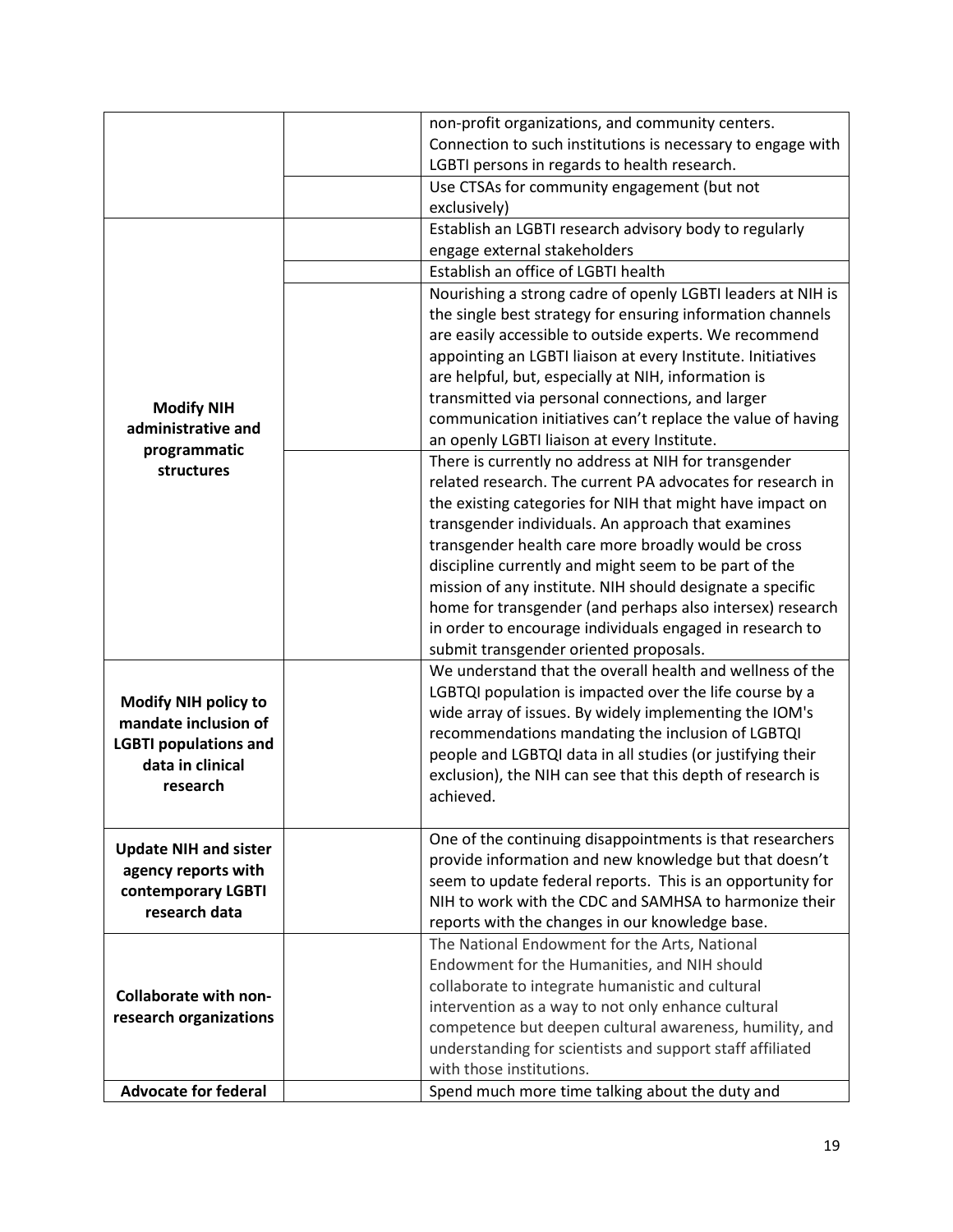| policy changes | obligation of the United States government to outlaw      |
|----------------|-----------------------------------------------------------|
|                | discrimination based on sexual orientation and gender     |
|                | identity to create a safe environment for our development |
|                | and lives.                                                |

### **Communication**

**RFI Request:** NIH Mission Framework: NIH Mission Framework: Fund, support, and conduct extramural and intramural research.<br>RFI Request: Fifective ways to enhance communication between the NIH and the LGBTI research community to enhance practical understanding of the NIH mission, as well as the NIH funding and review processes, and encourage individuals engaged in research and/or training in LGBTI health to compete for funding through various NIH mechanisms (both targeted and non-targeted to LGBTI health.

| <b>Category</b>                                       | <b>Subcategory</b>                                                      | Selected comment(s) (may be explanatory,                                                                                                                                                                                                                                                                                                                                                                                                                                                                                                                                                                                                                                                                                                                                                                                                                                                                                                                                                                                                                                                                    |
|-------------------------------------------------------|-------------------------------------------------------------------------|-------------------------------------------------------------------------------------------------------------------------------------------------------------------------------------------------------------------------------------------------------------------------------------------------------------------------------------------------------------------------------------------------------------------------------------------------------------------------------------------------------------------------------------------------------------------------------------------------------------------------------------------------------------------------------------------------------------------------------------------------------------------------------------------------------------------------------------------------------------------------------------------------------------------------------------------------------------------------------------------------------------------------------------------------------------------------------------------------------------|
| (activity prompt)                                     | (coded by analyst)                                                      | representative, or unique)                                                                                                                                                                                                                                                                                                                                                                                                                                                                                                                                                                                                                                                                                                                                                                                                                                                                                                                                                                                                                                                                                  |
| <b>Enhance</b><br>understanding of<br>the NIH mission | Develop and<br>communicate an<br><b>LGBTI health</b><br>research agenda | Many years ago, gay oriented foundations funded small<br>meetings of 10 -30 for researchers to come together for a<br>few days of talk  NIMH funded two of these type<br>meetings as well. One was the suicide meeting that<br>launched the whole area of gay suicide concerns. A second<br>brought together the few (at that time) funded NIH<br>researchers to talk to NIMH staff about what they were<br>doing in SO research--and I think this had the effect of<br>making it much easier to successfully compete for NIH<br>funding because staff witnessed the vitality of the area.<br>The Office of Women's Health sponsored a large meeting<br>on lesbian health that brought together both researchers<br>and activists. These meetings are very good at pulling<br>people together to understand where the science is at the<br>moment and what needs to happen in the future. What<br>isn't particularly useful are the 'how to apply for an NIH<br>grant' sessions at conventions. These are too general and<br>don't give NIH staff the opportunity to hear what is going<br>on in the field. |
|                                                       |                                                                         | Inclusion of medical humanities, narrative medicine,<br>medical anthropology, science and technology studies, and<br>semiotics in to health research. These fields have a great<br>deal to offer health-oriented research regarding<br>transgender, gender variant, and gender-nonconforming<br>populations, given the prevalence of dominant cultural<br>beliefs that a person's gender is determined by their<br>anatomical sex, rather than being a complex social<br>accomplishment that imparts particular meanings to the<br>body.<br>The IOM could form a multidisciplinary panel of experts                                                                                                                                                                                                                                                                                                                                                                                                                                                                                                         |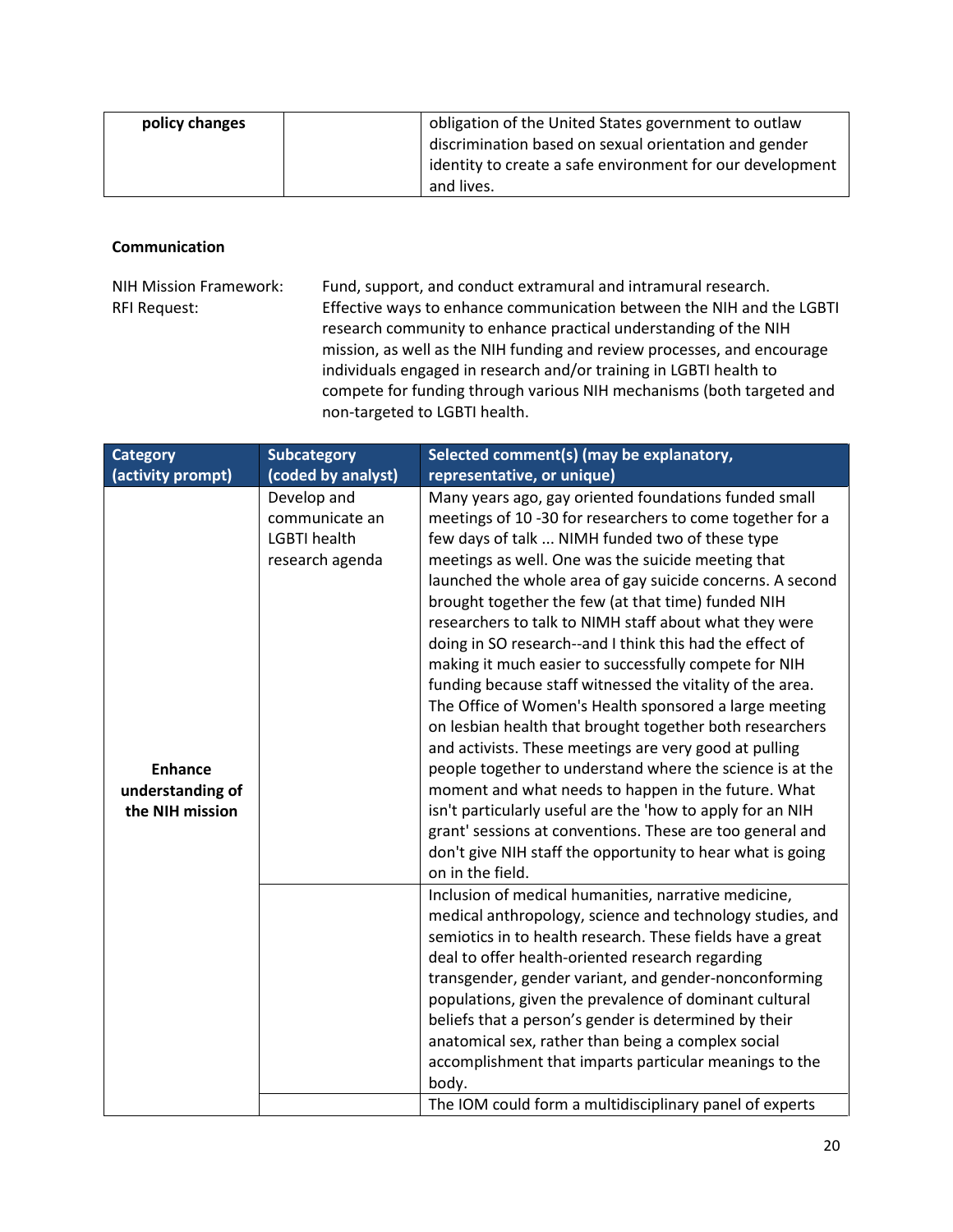|  |                      | that issues a report on the causes of all orientation and<br>identity diversity. There is abundant peer-reviewed<br>information showing that many biological factors, from<br>genetic to epigenetics, from autosomal and sex<br>chromosome related proteins (sry, dax, many others),<br>gonadal hormone secretion, congenital adrenal<br>hyperplasia, number of older brothers, maternal ingestion<br>of of phenytoin or DPH or DES, that directly cause<br>variations in genital anatomy, brain anatomy, fMRI<br>changes, orientation, identity, physiological traits and<br>capabilities (linguistic, visuospatial, throw to task, auditory,<br>gait, phonation, EEG and others). The American public<br>needs to know about this multidisciplinary information to<br>help reduce discrimination and increase understanding<br>about both orientation and identity. |
|--|----------------------|-----------------------------------------------------------------------------------------------------------------------------------------------------------------------------------------------------------------------------------------------------------------------------------------------------------------------------------------------------------------------------------------------------------------------------------------------------------------------------------------------------------------------------------------------------------------------------------------------------------------------------------------------------------------------------------------------------------------------------------------------------------------------------------------------------------------------------------------------------------------------|
|  | Increase, target, or | Use Additional Career Development Tools. Consider                                                                                                                                                                                                                                                                                                                                                                                                                                                                                                                                                                                                                                                                                                                                                                                                                     |
|  | stabilize funding    | Reconvening the Midcareer Minority Investigator Training.<br>NIH should explore using existing tools for continued<br>career development. NCI's Midcareer Minority Investigator<br>Development Summit, convened some years ago, proved a<br>very promising tool. We believe that model would work<br>excellently for building the pipeline of successful<br>researchers.<br>Lobby for protected funding streams that will not make<br>LGBTI-focused studies and policies subject to the political<br>whims of any administration that might reverse LGBTI-                                                                                                                                                                                                                                                                                                            |
|  |                      | supportive programs.                                                                                                                                                                                                                                                                                                                                                                                                                                                                                                                                                                                                                                                                                                                                                                                                                                                  |
|  |                      | NIH should establish an LGBTQ-specific post-doctoral<br>fellowship opportunity, similar to the minority fellowship<br>programs already geared towards minority racial and<br>ethnic groups and people with disabilities.                                                                                                                                                                                                                                                                                                                                                                                                                                                                                                                                                                                                                                              |
|  | Improve peer         | Train, diversify, & monitor the peer review base. LGBTI                                                                                                                                                                                                                                                                                                                                                                                                                                                                                                                                                                                                                                                                                                                                                                                                               |
|  | review of LGBTI      | research applicants have long bemoaned the uneven level                                                                                                                                                                                                                                                                                                                                                                                                                                                                                                                                                                                                                                                                                                                                                                                                               |
|  | research proposals   | of peer reviews of projects.                                                                                                                                                                                                                                                                                                                                                                                                                                                                                                                                                                                                                                                                                                                                                                                                                                          |
|  |                      | Special funding reviews for this kind of research by folks                                                                                                                                                                                                                                                                                                                                                                                                                                                                                                                                                                                                                                                                                                                                                                                                            |
|  |                      | that have ties in the communities you wish to reach.                                                                                                                                                                                                                                                                                                                                                                                                                                                                                                                                                                                                                                                                                                                                                                                                                  |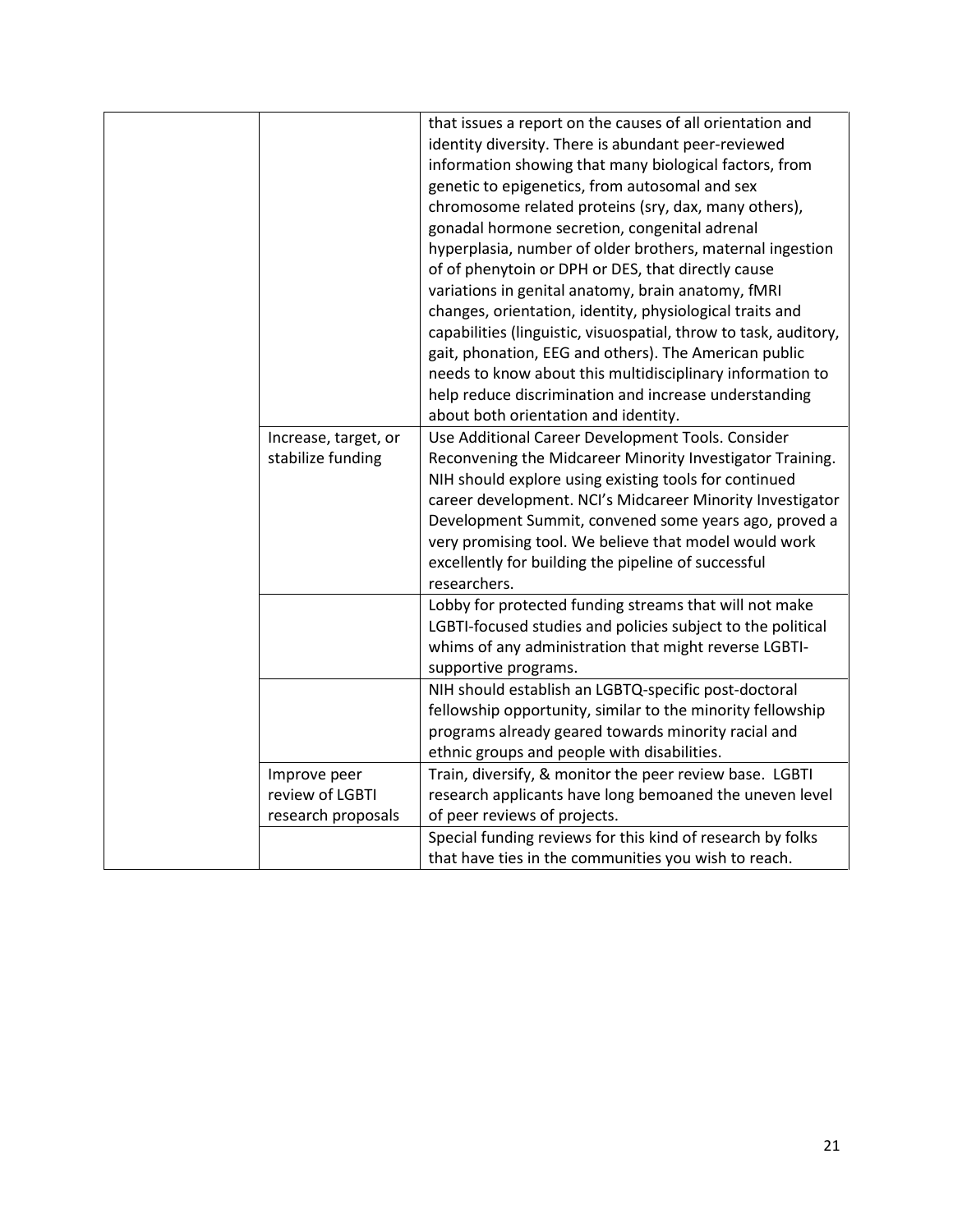|                  | Provide oversight of       | We need an office to oversee health disparities among                                                               |
|------------------|----------------------------|---------------------------------------------------------------------------------------------------------------------|
|                  | <b>LGBTI</b> health        | LGBT populations that will help provide strategic guidance                                                          |
|                  | research and               | to ensure that the NIH supports the best possible science                                                           |
|                  | training with a            | in this field. The office could ensure that investments are                                                         |
|                  | dedicated NIH              | made in large national surveys to add sexual behavior,                                                              |
|                  | Office                     | identity and attraction questions necessary to                                                                      |
|                  |                            | understanding which health disparities are most extreme                                                             |
|                  |                            | for LGBT populations and which ones are the most                                                                    |
|                  |                            | dangerous for our communities. These data will provide                                                              |
|                  |                            | crucial guidance as to where our intervention work should                                                           |
|                  |                            | first begin for LGBT communities. The office could also                                                             |
|                  |                            | look into whether additional investments might be made                                                              |
|                  |                            | in existing NIH-funded projects to expand the scope of a                                                            |
|                  |                            |                                                                                                                     |
|                  |                            | given project to increase our understandings of health                                                              |
|                  |                            | disparities in LGBT populations, much as we did with the                                                            |
|                  |                            | investments that were made in HIV research among MSM.                                                               |
|                  |                            | And finally, the office could advocate to ensure that                                                               |
|                  |                            | training programs in LGBT health research are supported,                                                            |
|                  |                            | to ensure that the next generation of researchers can build                                                         |
|                  |                            | on the work already started in health disparities research                                                          |
|                  |                            | in LGBT communities, and can begin the more difficult                                                               |
|                  |                            | work of creating programs and approaches that will                                                                  |
|                  |                            | resolve the many dangerous health disparities that afflict                                                          |
|                  |                            | LGBT communities.                                                                                                   |
|                  | Simplify the               | Create a simple to follow template to follow to request                                                             |
|                  | application process        | funding monies.                                                                                                     |
|                  | Encourage research         | Encourage local health departments to partner with                                                                  |
| <b>Enhance</b>   | partnerships               | community and academe to educate and support NIH                                                                    |
| understanding of |                            | grant application and process.                                                                                      |
| the NIH funding  | <b>Understand barriers</b> | NIH must actively monitor the success rates of LGBTI                                                                |
| and review       | and facilitators for       | research applicants versus non-LGBTI research applicants.                                                           |
| processes        | researchers based          | We recommend that NIH institute a survey of applicant                                                               |
|                  | on review of NIH           | experiences, both funded and unfunded, paying special                                                               |
|                  |                            |                                                                                                                     |
|                  | data                       | attention to the breakoff points for applicants who do not                                                          |
|                  |                            | pursue funding.                                                                                                     |
|                  | Develop a                  | There is basically no LGBTI research community other than                                                           |
|                  | community of               | AIDS researchers. You need to help build one.                                                                       |
|                  | scholars through           |                                                                                                                     |
|                  | mentoring, training        |                                                                                                                     |
| <b>Encourage</b> | awards, meetings           |                                                                                                                     |
| individuals to   |                            |                                                                                                                     |
| compete for NIH  |                            | NIH could also play a more active role in the LGBTQ health<br>research community by making an effort to educate and |
| funding          |                            | cultivate LGBTQ researchers. To start, NIH should create an                                                         |
|                  |                            | LGBTQ advisory group of experts to assist with the                                                                  |
|                  |                            |                                                                                                                     |
|                  |                            | development of LGBTQ studies and facilitate<br>communication between NIH and the LGBTQ research                     |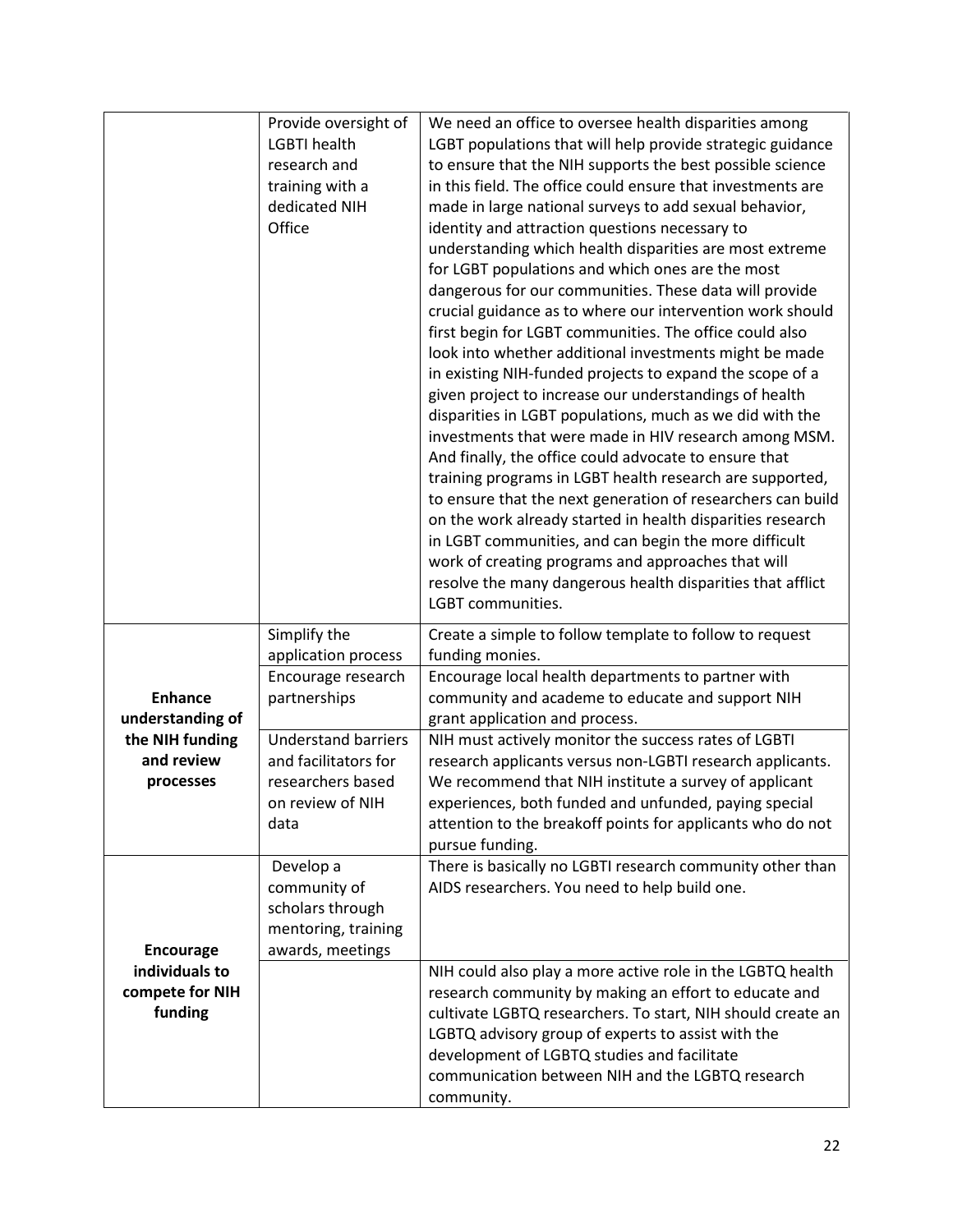|                      | Hold a national conference or planning meeting and invite    |
|----------------------|--------------------------------------------------------------|
|                      | the LGBTI research community; give grants and monies to      |
|                      | those doing community based participatory research with      |
|                      | the LGBTQ community. The communities/groups most             |
|                      | affected by homophobia, transphobia, etc. should be the      |
|                      | ones leading the research efforts.                           |
|                      | Foster Mentorship, preferably through LGBTI Centers of       |
|                      | Excellence Mentorship opportunities must be developed.       |
|                      | We recommend that NIH explore offering supplemental          |
|                      | funding to existing mentorship structures.                   |
|                      | This research has the opportunity to directly engage the     |
|                      | participation of LGBTI clinicians, patients, and families in |
|                      | evaluating the research proposal and in disseminating the    |
|                      | research findings. Moreover, this research has the           |
|                      | possibility of directly impacting the clinical education of  |
|                      | future doctors and the short- and long-term clinical         |
|                      | experiences of LGBTI patients and families.                  |
| Improve outreach to  | Major disciplinary organizations/associations often have     |
| potential applicants | sub-groups of LGBTIQ members and/or members engaged          |
|                      | in LGBTIQ health research. Listserv administrators would     |
|                      | likely be happy to assist. Researchers in LGBTIQ health      |
|                      | currently funded through the NIH could be contacted and      |
|                      | asked to share with networks.                                |
|                      | Communication is most effective if funding is attached as    |
|                      | the "carrot" so to speak. A prime communication device?      |
|                      | May I suggest regional seminars with both the LGBTI          |
|                      | research community and the various leadership people of      |
|                      | the LGBTI private and grassroots organizations invited.      |
|                      | LGBT people tend to be rather poor, so scholarships or       |
|                      | stipends might help those in need to attend.                 |
|                      | The NIH Office of the Director could establish a time-       |
|                      | limited ad hoc task force to develop options to enhance      |
|                      | collaborations across federal agencies involved in the       |
|                      | conduct, dissemination, and utilization of LGBTI research.   |
|                      | The task force should include external stakeholders          |
|                      | (researchers, academics, community partners, and             |
|                      | advocates).                                                  |
| Disseminate and      | I think that NIH should work closely with health             |
| communicate          | professions schools to engage with researchers and help      |
| research findings    | them publicize their work among larger audiences.            |
|                      | Additionally, I think the reports that NIH has released on   |
|                      | LGBTQ health are a great start, but I'd love to see updates  |
|                      | on the progress towards stated goals, and what is            |
|                      | happening at a national level to further both research       |
|                      | (RFPs, conferences, funding priorities, etc.) and advocacy   |
|                      | (white papers, policy statements, etc.)                      |
|                      | Health Education Specialists (defined as one who has         |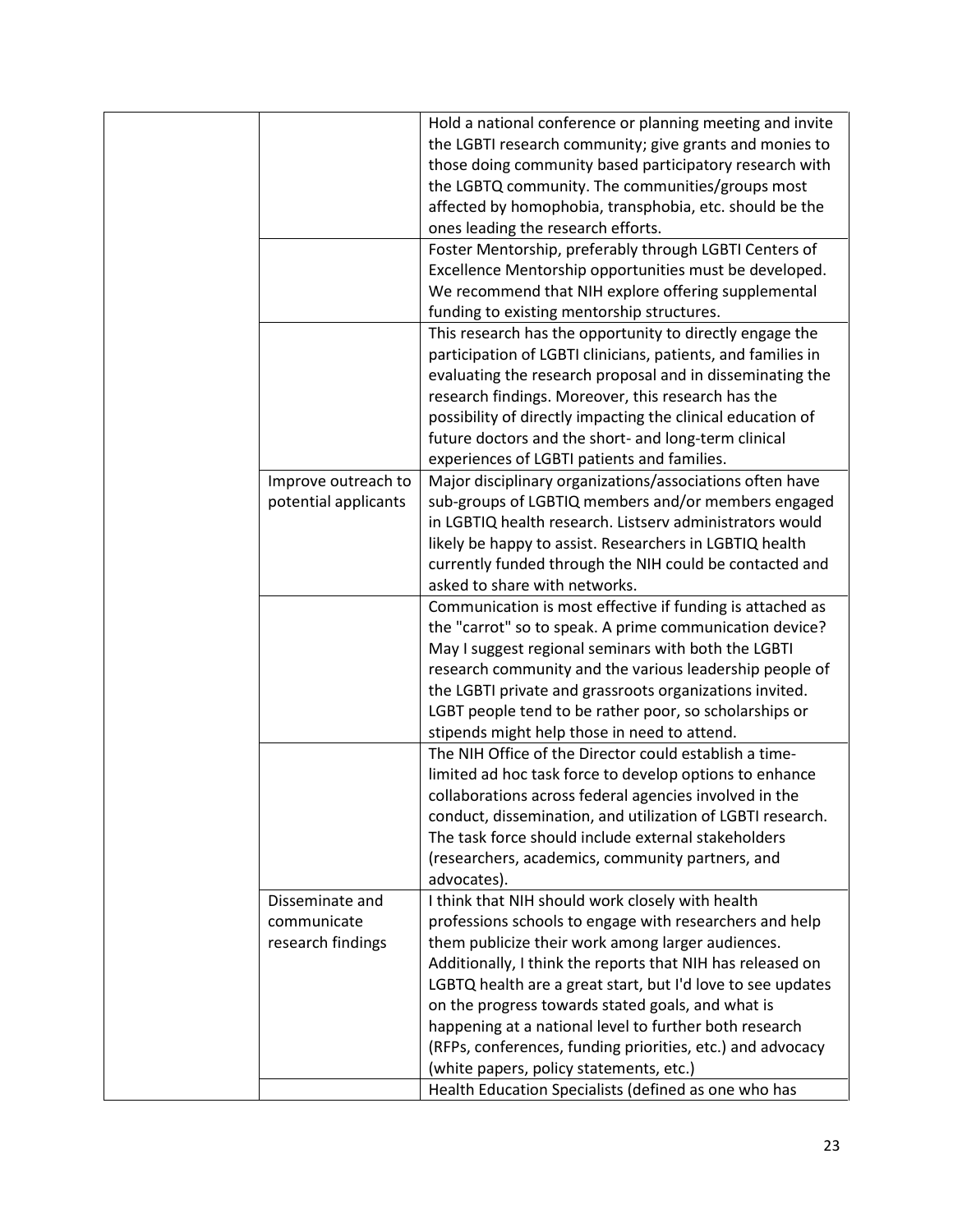|                     | received a multi-disciplinary masters level (or beyond)<br>education and who may possess specific certifications such<br>as CHES/MCHES) are highly trained and ideally suited to<br>incorporate emerging empirical understandings of these<br>populations into individual practice and coordinate<br>feedback channels among the NIH, researchers and clinical<br>or community settings. |
|---------------------|------------------------------------------------------------------------------------------------------------------------------------------------------------------------------------------------------------------------------------------------------------------------------------------------------------------------------------------------------------------------------------------|
| Revise NIH websites | Heightening visibility of LGBTI initiatives on NIHs website                                                                                                                                                                                                                                                                                                                              |
| and publications    | and vice versa.                                                                                                                                                                                                                                                                                                                                                                          |

### **Outcome Indicators**

**RFI Request:** NIH Mission Framework: Fund, support, and conduct extramural and intramural research. Outcome Indicators – Potential measures that NIH could use to indicate whether the proposed activities addressed the challenges or

opportunities successfully.

| <b>Category</b><br>(coded by analyst)                   | Selected comment(s) (may be explanatory, representative, or unique)                                                        |
|---------------------------------------------------------|----------------------------------------------------------------------------------------------------------------------------|
| Analyze applicant,                                      | Increase in number of LGBTI-related grant applications submitted and<br>number funded                                      |
| application, and award data<br>specific to LGBTI health | # reviewers on NIH panels who do LGBTIQ research (not necessarily NIH<br>funded but research and publish on LGBTIQ health) |
| <b>issues</b>                                           | Increase in the amount of money NIH spends each year on<br>projects/research that directly benefits the LGBT community     |
|                                                         | # training events related to grant writing for target population                                                           |
|                                                         | Right now there is lack of clarity of when LGBTI populations are                                                           |
|                                                         | considered a health disparity population in NIH FOAs Given the                                                             |
| <b>Assess NIH outreach for</b>                          | inclusion of LGBT groups in Healthy People 2020 and other federal                                                          |
| <b>LGBTI health research</b>                            | disparity reports it is critical that LGBTI individuals are clearly recognized                                             |
|                                                         | in health disparity FOAs. An outcome would be a review of FOAs to                                                          |
|                                                         | determine the clarity with which LGBTI individuals are included in the                                                     |
|                                                         | definition of health disparity populations.                                                                                |
| Analyze trends and status in                            | An annual or bi-annual listening session for LGBTQ health research and                                                     |
| the NIH LGBTI research                                  | policy stakeholders should be convened to review progress and make                                                         |
|                                                         | recommendations for continued improvements.                                                                                |
| agenda and conduct<br>portfolio analyses of funded      | Range of LGBTI projects by health topic area                                                                               |
| programs                                                | Increased number of projects focused on LGBTQ populations and health                                                       |
|                                                         | issues that disproportionately impact LGBTQ communities                                                                    |
|                                                         | By monitoring media coverage and the use of certain key terms in social                                                    |
|                                                         | networking sites, NIH could verify if the information has saturated the                                                    |
| <b>Track the dissemination of</b>                       | community.                                                                                                                 |
| <b>LGBTI research findings</b>                          | Quarterly or yearly gathering of clinical researchers and their                                                            |
|                                                         | community partners to report on research being carried out                                                                 |
|                                                         | # papers published from funded grants [on LGBTI topics]                                                                    |
| <b>Assess outcomes of NIH</b>                           | Some possible criteria for success might include: the inclusion of LGBTI                                                   |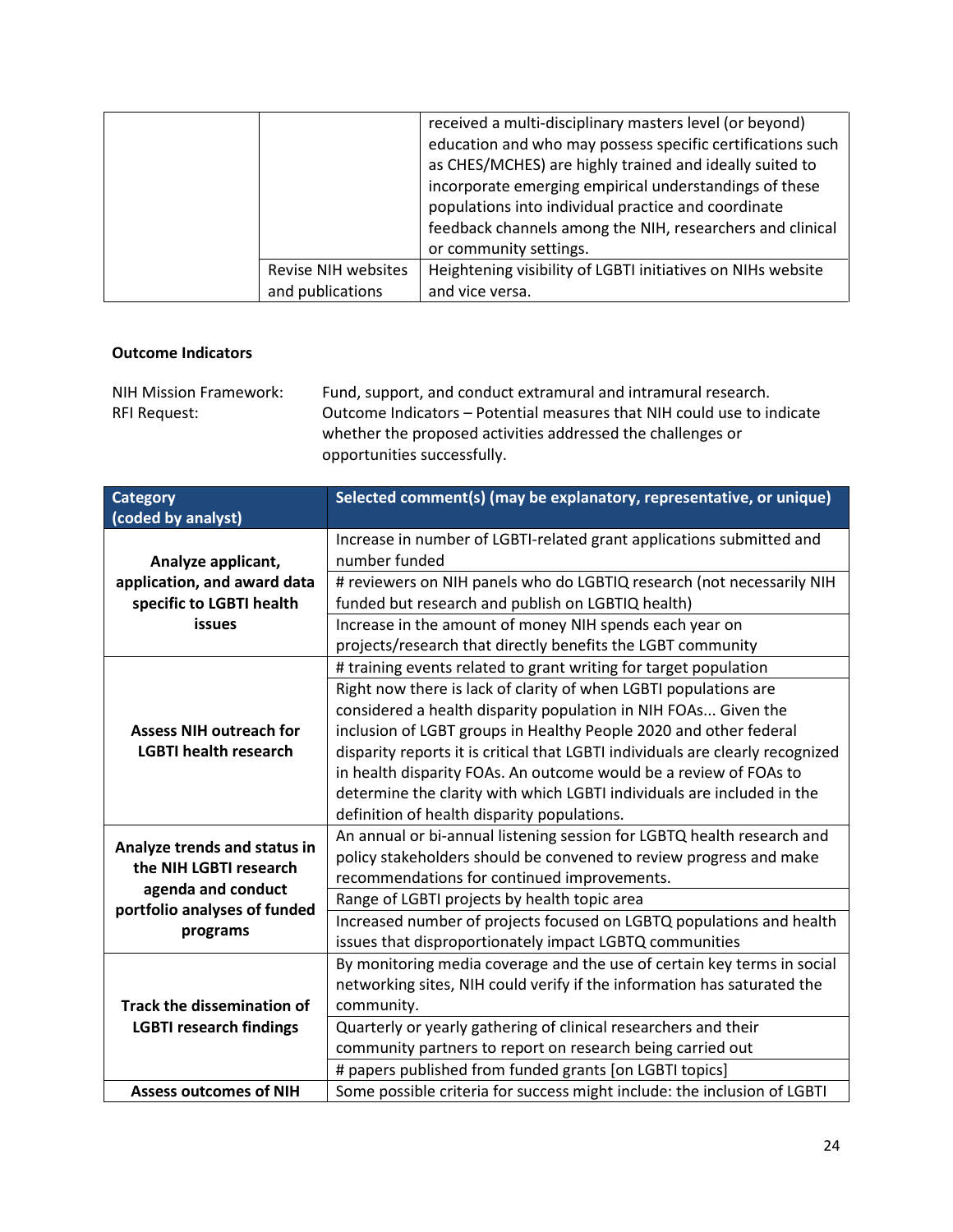| funded LGBTI career training                        | relevant data within those materials used to train medical employees of  |
|-----------------------------------------------------|--------------------------------------------------------------------------|
| and development awards                              | all disciplines (including nurses and receptionists, who often receive   |
|                                                     | little or no such training) and government employees; LGBTI              |
|                                                     | information present alongside heterosexual information in materials for  |
|                                                     | sexual education; a decline in the prevalence of and need for lists of   |
|                                                     | "LGBT-friendly" doctors, therapists, etc.; more inclusive language in    |
|                                                     | medical paperwork                                                        |
|                                                     | Inclusion of questions about one's sexual identity, orientation, and     |
|                                                     | gender identity in national and population-level surveys                 |
|                                                     | Tracking number survey participants recruited through various [means]    |
|                                                     | For researchers conducting medical research on DSD, NIH could assess if  |
|                                                     | and/or require that they include psychological outcomes among other      |
|                                                     | DSD outcomes. Do they use culturally-competent language in               |
|                                                     | recruitment? Do they allow individuals to self-label their identity on   |
| <b>Measure changes in LGBTI</b><br>research methods | research materials? Though there is room for improvement, existing       |
|                                                     | guidelines for counseling competencies, or self assessment tools for     |
|                                                     | Systems of Care services (see SAMHSA) may be used to measure             |
|                                                     | provider knowledge about DSD and related cultural competency. These      |
|                                                     | tools could be used by the NIH to assess the quality of existing         |
|                                                     | research/proposals and by researchers to assess the impact of            |
|                                                     | interventions to expand awareness around DSD, starting with LGBT and     |
|                                                     | medical research communities.                                            |
|                                                     | Creating definitions of well-being and wellness from the perspectives of |
|                                                     | LGBT groups/populations                                                  |
| Use a community-based                               | Look for ways of including members of the LGBTQI community               |
| approach to define LGBTI                            | (researchers and lay advocates) on assessment bodies. Be sure to         |
| <b>Research Outcomes</b>                            | include at least one member from the National Coalition for LGBT         |
|                                                     | Health (or its successor organization) on assessment bodies.             |
|                                                     | Collaborative efforts with PCORI                                         |
|                                                     | Apply all measures currently used for legal disparity populations to     |
|                                                     | <b>LGBTI</b> populations                                                 |
| <b>LGBTI Policy Outcomes</b>                        | The number of organizations/boards of certification requiring LGBTQI     |
|                                                     | training                                                                 |
| <b>LGBTI Health Services</b>                        | When you hear from doctors that folks are more open and asking for       |
|                                                     | testing and information, you can know it is working                      |
| <b>Outcomes</b>                                     | More LGBTI people accessing health care                                  |
|                                                     | Fewer health disparities                                                 |
| <b>LGBTI General Health</b>                         | Improved health outcomes                                                 |
| <b>Outcomes</b>                                     | Improved mental health impacts                                           |
|                                                     | Less cancer incidence                                                    |
|                                                     | Lower rates of STDs and reporting. When more folks come in with non-     |
|                                                     | transmitted injuries for treatment, when overall rates of STDs show up   |
| <b>LGBTI Specific Health</b>                        | in all segments of the population, when sex workers feel comfortable     |
| <b>Outcomes</b>                                     | coming in to get treated, when talking about one's status is an accepted |
|                                                     | and expected part of pre-sex then you will know it is working.           |
|                                                     | Quantification of morbidities that might be harmed or helped by          |
|                                                     | hormone regimens over time                                               |
|                                                     |                                                                          |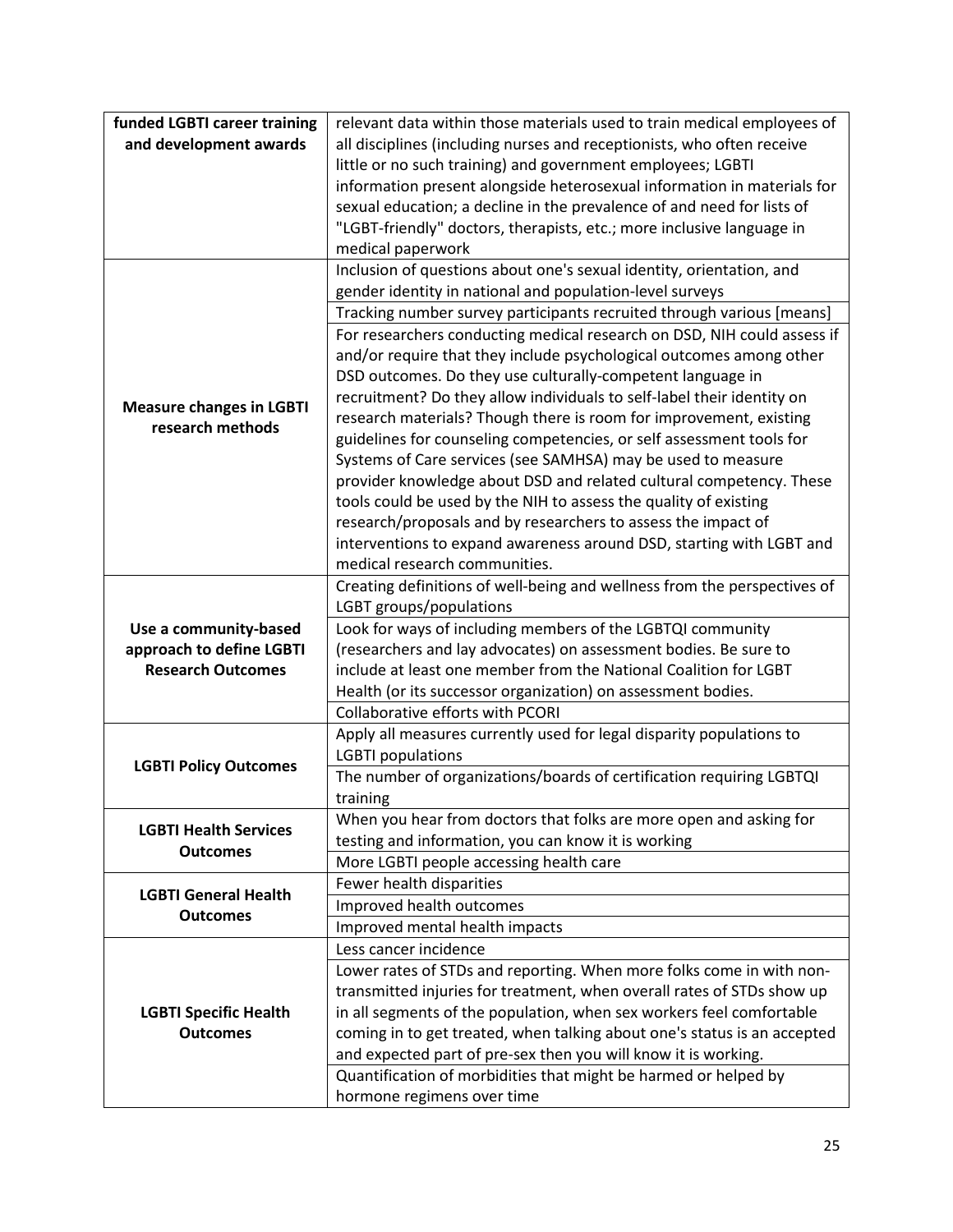<span id="page-27-0"></span>

|                                                           | Higher numbers of LGBT people who can identify supportive resources                                                                                                                                                                                                                                                 |
|-----------------------------------------------------------|---------------------------------------------------------------------------------------------------------------------------------------------------------------------------------------------------------------------------------------------------------------------------------------------------------------------|
| <b>LGBTI Social, Economic, and</b><br><b>QOL outcomes</b> | Self-efficacy, self-reliance, life skills, independence, medication                                                                                                                                                                                                                                                 |
|                                                           | adherence, boundary-setting behaviors, harm reduction practices,                                                                                                                                                                                                                                                    |
|                                                           | healthcare seeking behavior, and personal outlook                                                                                                                                                                                                                                                                   |
|                                                           | Physician (and other provider) attitudes, knowledge, comfort with                                                                                                                                                                                                                                                   |
|                                                           | transgender medicine                                                                                                                                                                                                                                                                                                |
| <b>LGBTI Health Provider</b><br><b>Outcomes</b>           | Evaluating the cultural competency of U.S. medical schools in preparing<br>their graduates to effectively work with LGBTI patients and families may<br>yield not only significant data, but also opportunities to positively<br>improve the ability of medical clinicians to meet patients' and families'<br>needs. |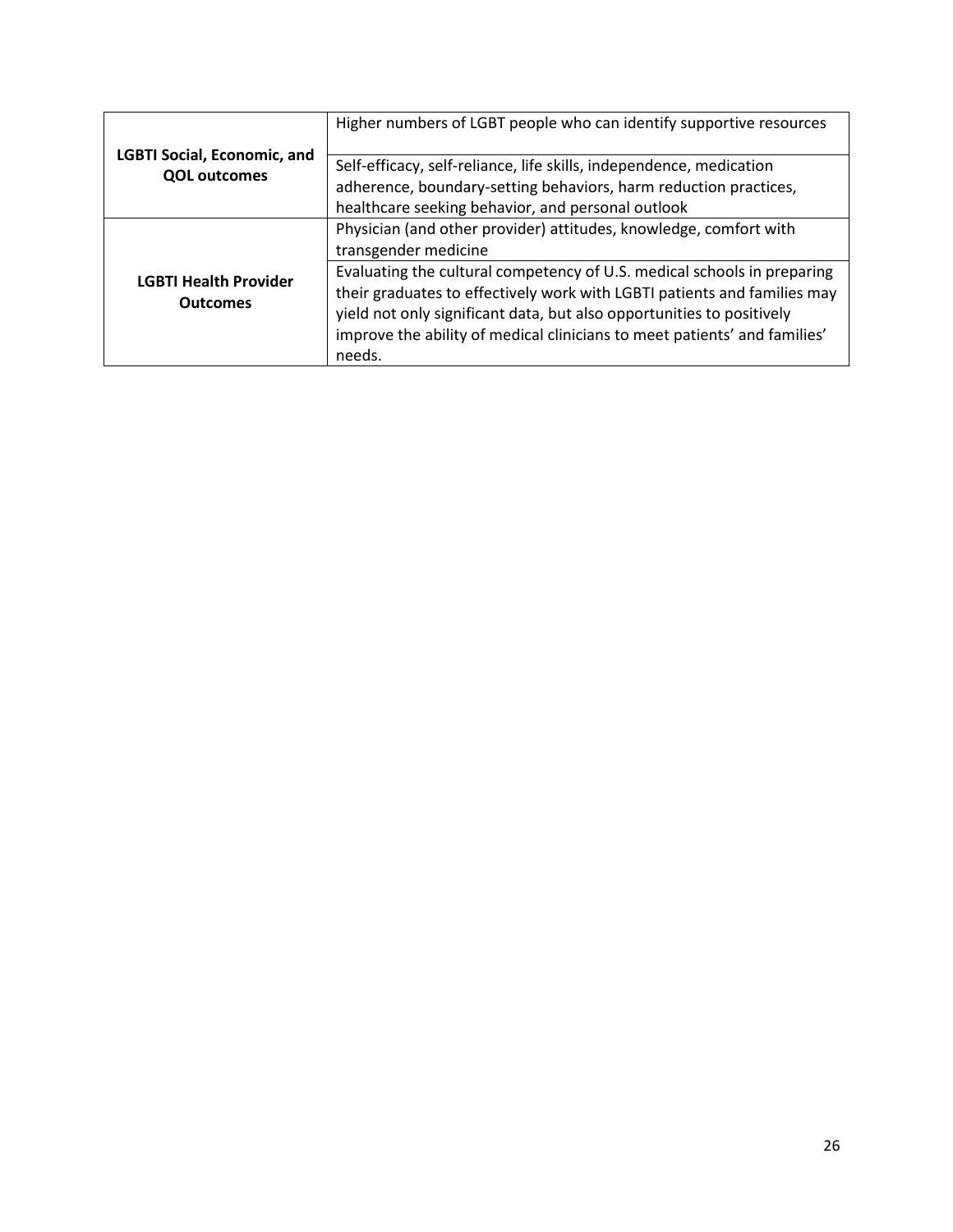# **Definitions**

l

 **Bisexual[4](#page-28-0)** – One whose sexual or romantic attractions and behaviors are directed at members of both sexes to a significant degree

 **Gay<sup>4</sup>**– An attraction and/or behavior focused exclusively or mainly on members of the same sex or gender identity; a personal or social identity based on one's same-sex attractions and membership in a sexual-minority community

 **Gender<sup>4</sup>**– Denotes the cultural meanings of patterns of behavior, experience, and personality that are labeled as masculine or feminine

Gender Expression<sup>4</sup> – Denotes the manifestation of characteristics in one's personality, appearance, and behavior that are culturally defined as masculine or feminine

 **Gender Identity<sup>4</sup>**– Generally refers to a person's basic sense of being a man or a boy, or a woman or a girl; gender identity can be congruent/incongruent with one's sex assigned at birth

 **Heterosexual<sup>4</sup>**– Refers to individuals who identify as "heterosexual" or "straight" or whose sexual or romantic attractions and behaviors focus exclusively or mainly on members of the other sex or gender identity

 **Homosexual<sup>4</sup>**– As an adjective, used to refer to same-sex attraction, sexual behavior, or sexual orientation identity; as a noun, used as an identity label by some persons whose sexual attractions and behaviors are exclusively or mainly directed to people of their same sex

 **Intersectionality<sup>4</sup>**– encompasses a set of foundational claims and organizing principles for understanding social inequality and its relationship to individuals' marginalized status based on such dimensions as race, ethnicity, and social class

 **Intersex/Differences or Disorders of Sex Development[5](#page-28-1)** – Refers to individuals with atypical reproductive development, which results in chromosomal, gonadal, and/or anatomic sex that varies from typical development and that commonly presents at birth; atypical gender-role behavior is more common in children with these conditions, but developmental determinants of gender identity and/or sexual orientation are not well understood

 **Lesbian4** – As an adjective, used to refer to female same-sex attraction and sexual behavior; as a noun, used as a sexual orientation identity label by women whose sexual attractions and behaviors are exclusively or mainly directed to other women

**MSM** – Males who have sex with males, but do not necessarily identify as gay or bisexual

<span id="page-28-0"></span>Understanding. The National Academies Press, 2011. 4 Institute of Medicine. *[Health of Lesbian, Gay, Bisexual, and Transgender People: Building a Foundation for Better](http://www.nap.edu/catalog/13128/the-health-of-lesbian-gay-bisexual-and-transgender-people-building)* 

<span id="page-28-1"></span><sup>&</sup>lt;sup>5</sup> Lee, P.A., C.P. Houk, S.F. Ahmed, and I.A. Hughes. Consensus statement on management of intersex disorders. *Pediatrics*[. 2006, 118\(2\):e488-500.](http://www.ncbi.nlm.nih.gov/pubmed/16882788)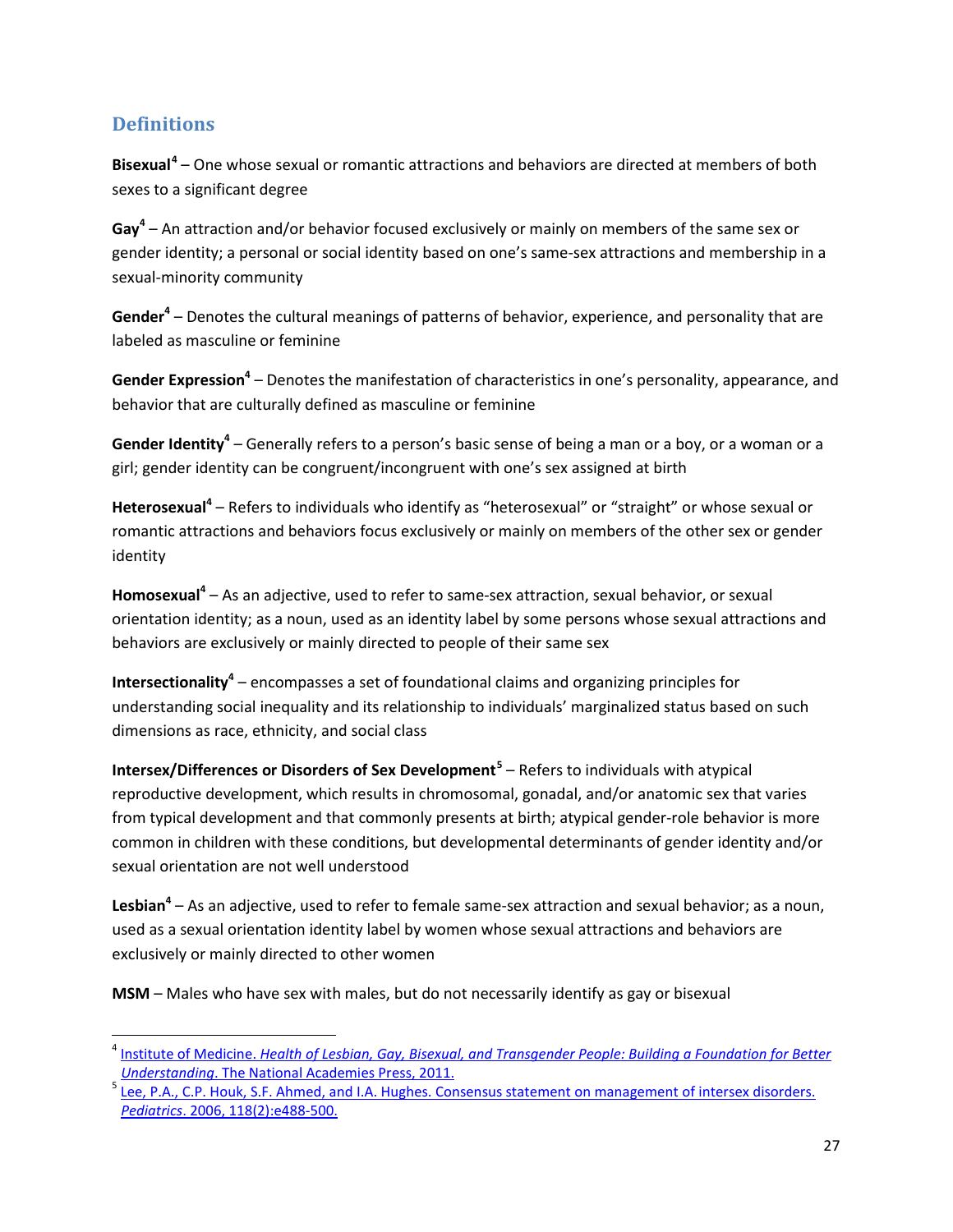**Queer<sup>4</sup>**– In contemporary usage, an inclusive, unifying sociopolitical, self-affirming umbrella term for people who are gay, lesbian, bisexual, pan- sexual, transgender, transsexual, intersexual/DSD, genderqueer, or of any other non-heterosexual sexuality, sexual anatomy, or gender identity. Historically, a term of derision for gay, lesbian, and bisexual people

**Sex4** – Biological construct, referring to the genetic, hormonal, anatomical, and physiological characteristics on whose basis one is labeled at birth as either male or female

 **Sexual and/or Gender Minority** – People whose sexual orientations and/or gender identities/expressions, or reproductive development vary from traditional, societal, and/or cultural norms; encompasses populations included in the acronym LGBTI (lesbian, gay, bisexual, transgender, and intersex) and those whose sexual orientation and/or gender identity varies, or may not self-identify as LGBTI

**Sexual Orientation<sup>4</sup> –** An enduring pattern of or disposition to experience sexual or romantic desires for, and relationships with, people of one's same sex (Lesbian or Gay), the other sex (Straight), or both sexes (Bisexual)

 **Stigma4** – The inferior status, negative regard, and relative powerlessness that society collectively assigns to individuals and groups that are associated with various conditions, statuses, and attributes

 **Trans\* (with the asterisk)** – Refers to a diverse group of individuals who cross or transgress culturally defined categories of gender; the term may be used interchangeably with transgender

 **Transgender<sup>4</sup>**– Refers to a diverse group of people who cross or transcend culturally defined categories of gender; increasingly used to encompass a family of gender-variant identities and expressions, but opinions of the term may vary by individual or geographic reason or, in the case of Two Spirit (see below), by tribe

 **Transsexual<sup>4</sup>**– An individual who strongly identifies with the other sex and seeks hormones and/or sex reassignment surgery to feminize or masculinize the body; may live full time in the cross-gender role

 **Two Spirit<sup>4</sup>**– Adopted in 1990 at the third annual spiritual gathering of GLBT Natives, the term derives from the northern Algonquin word *niizh manitoag*, meaning "two spirits," and refers to the inclusion of both feminine and masculine components in one individual<sup>6</sup>

 $\overline{a}$ 

<span id="page-29-0"></span> $^6$  Anguksuar, L. R. 1997. A postcolonial perspective on western [mis]conceptions of the cosmos and the restoration of indigenous taxonomies. In *[Two-spirit people: Native American gender identity, sexuality, and spirituality](http://www.press.uillinois.edu/books/catalog/97crs4ns9780252066450.html)*, edited by S.E. Jacobs, W. Thomas, and S. Lang. Chicago, IL: University of Illinois Press. Pp. 217–222.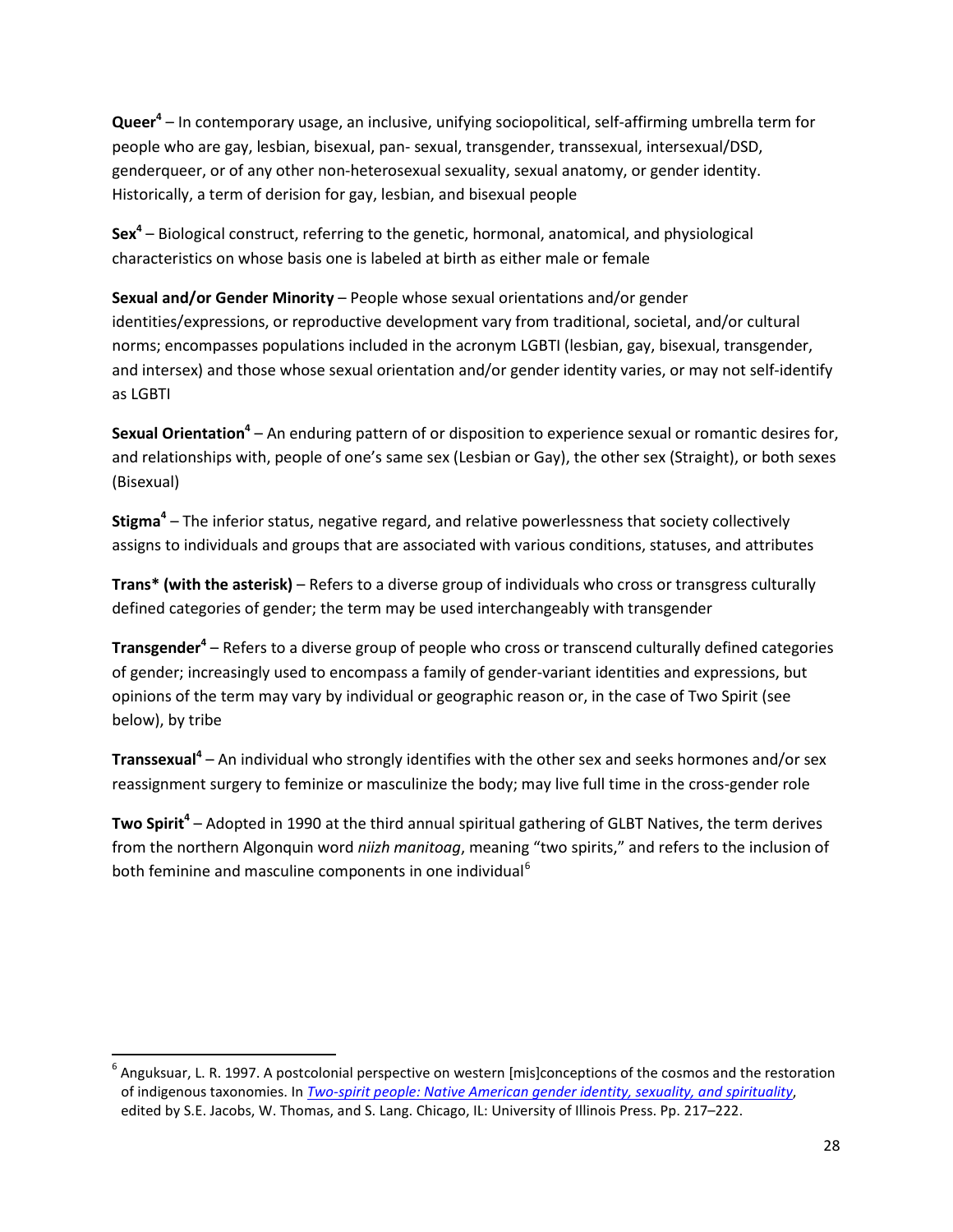<span id="page-30-0"></span>Request for Information

**Request for Information (RFI): Inviting Comments and Suggestions on the Health and Health Research Needs, Specific Health Issues and Concerns for Lesbian, Gay, Bisexual, Transgender, and Intersex (LGBTI) Populations** 

# **Notice Number**: **NOT-OD-13-076**

**Update:** The following update relating to this announcement has been issued:

• [October 24, 2013](http://grants.nih.gov/grants/guide/notice-files/NOT-OD-14-011.html) - See Notice NOT-OD-14-011. Notice of Extension of the Response Date.

# **Key Dates**

 **Release Date:** June 27, 2013 **Response Date:** October 28, 2013 (Extended to **November 18, 2013** per [NOT-OD-14-011\)](http://grants.nih.gov/grants/guide/notice-files/NOT-OD-14-011.html)

## **Issued by**

National Institutes of Health (<u>NIH</u>)

# **Purpose**

 This Notice is a time-sensitive Request for Information (RFI) inviting comments and suggestions on the health and health research needs, specific health issues and concerns for lesbian, gay, bisexual, trans/transgender and intersex (LGBTI) populations.

# **Background**

 In 2009, the NIH commissioned the Institute of Medicine (IOM) Report to…assess the state of the science on the health status of…LGBT populations; identify research gaps and opportunities related to LGBT health; and outline a research agenda that will assist NIH in enhancing its research efforts in this area.

In March 2011, the IOM issued its report of this NIH commissioned study, <u>The Health of Lesbian, Gay, Bisexual,</u> [and Transgender People: Building a Foundation for Better Understanding](http://www.iom.edu/Reports/2011/The-Health-of-Lesbian-Gay-Bisexual-and-Transgender-People.aspx) . In that same year, NIH leadership established the NIH LGBT Research Coordinating Committee, which consisted of representatives nominated by 21 Institutes, Centers, and Offices (ICOs).

 The Committee conducted an analysis of the ongoing NIH research portfolio in LGBT health as a starting point for considering the IOM recommendations. By "mapping" the portfolio to the IOM recommendations, the Committee identified gaps and opportunities at the NIH. The Committee released its report and analysis ["Consideration of the Institute of Medicine \(IOM\) Report on the Health of Lesbian, Gay, Bisexual, and](http://report.nih.gov/UploadDocs/LGBT%20Health%20Report_FINAL_2013-01-03-508%20compliant.pdf)  [Transgender \(LGBT\) Individuals"](http://report.nih.gov/UploadDocs/LGBT%20Health%20Report_FINAL_2013-01-03-508%20compliant.pdf) in January 2013.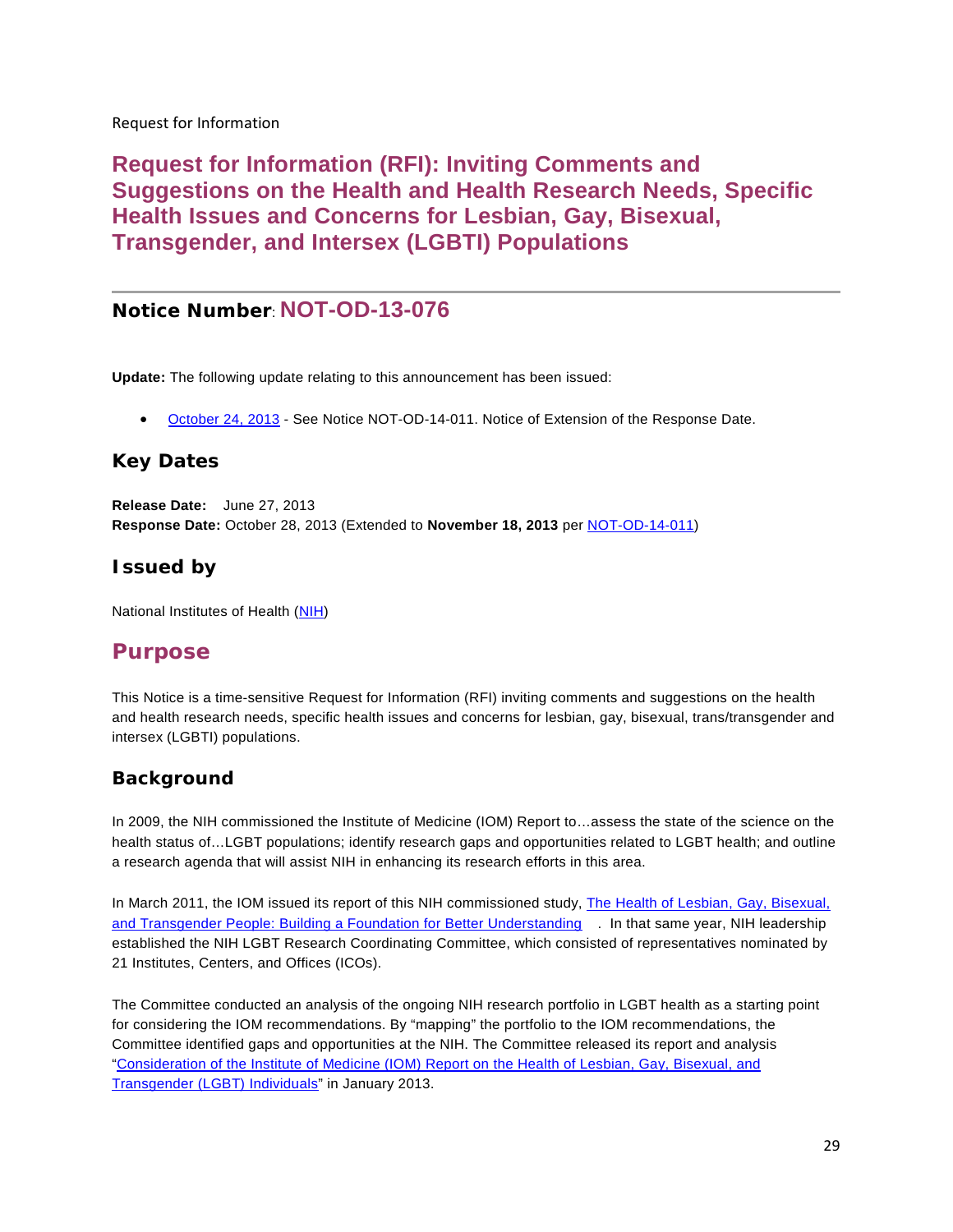To continue to address this array of health issues and research opportunities, the Committee was reconstituted under the leadership of the *Eunice Kennedy Shriver* National Institute of Child Health and Human Development (NICHD) and the National Institute on Minority Health and Health Disparities (NIMHD). The new LGBTI Research Coordinating Committee serves as a trans-NIH committee to facilitate and coordinate collaborations and other activities related to LGBTI health across the NIH ICOs as well as with other HHS agencies. The NIH LGBTI Committee is an important forum for discussing the diverse health issues for these communities and serves as a catalyst for developing additional research and training initiatives to ensure that LGBTI health needs continue to be identified, addressed, and incorporated in our research and training initiatives, funding opportunities, and programs.

 As part of its efforts to advance LGBTI health, NIH is requesting input through this Notice on the following issues to inform the development of an NIH LGBTI Research Strategic Plan:

#### **Challenges (including, but not limited to):**

 • Methodological or other challenges to data collection and analysis for small and/or hard-to-reach and/or heterogeneous LGBTI populations, including the development of valid and reliable methods for asking individuals about their sexual orientation and gender identity to better understand and advance LGBTI health.

#### **Opportunities (including, but not limited to):**

- • Opportunities to expand the knowledge base of LGBTI health (including those identified in the RCC report referenced above), existing data-collection efforts, and other resources and scientific advances on which further research could be built
- • Training in LGBTI health research and enhancing the cultural competency of researchers and individuals working with LGBTI persons in clinical settings, specifically how NIH can collaborate with other federal agencies to develop programs for enhancing cultural competency
- broad range of populations that may be encompassed by the term LGBTI, including, but not limited to: Effective ways to engage with the LGBTI health research and advocacy communities, which include the
	- o People who identify as gay, lesbian, bisexual, or transgendered;
	- o People with congenital "intersex" (disorders of sex development) conditions;
	- o People who do not identify as LGBT, but nonetheless experience same-sex attraction and/or engage in same-sex sexual behaviors, which includes those who identify as queer and/or questioning; and
	- o People whose gender identity differs from the sex assigned to them at birth; whose gender expression varies significantly from what is traditionally associated with or is typical for that group; and/or who vary from or reject for themselves traditional cultural conceptualizations of gender in terms of male-female dichotomy. This group includes people identify (or are identified) as transgendered, transsexual, cross-dressers, transvestites, two-spirit, queer, and/or questioning.
- enhance practical understanding of the NIH mission, as well as the NIH funding and review processes, and encourage individuals engaged in research and/or training in LGBTI health to compete for funding through various NIH mechanisms (both targeted and non-targeted to LGBTI health) • Effective ways to enhance communication between the NIH and the LGBTI research community to

#### **Outcome Indicators (including, but not limited to):**

 • Potential measures that NIH could use to indicate whether the proposed activities addressed the challenges or opportunities successfully